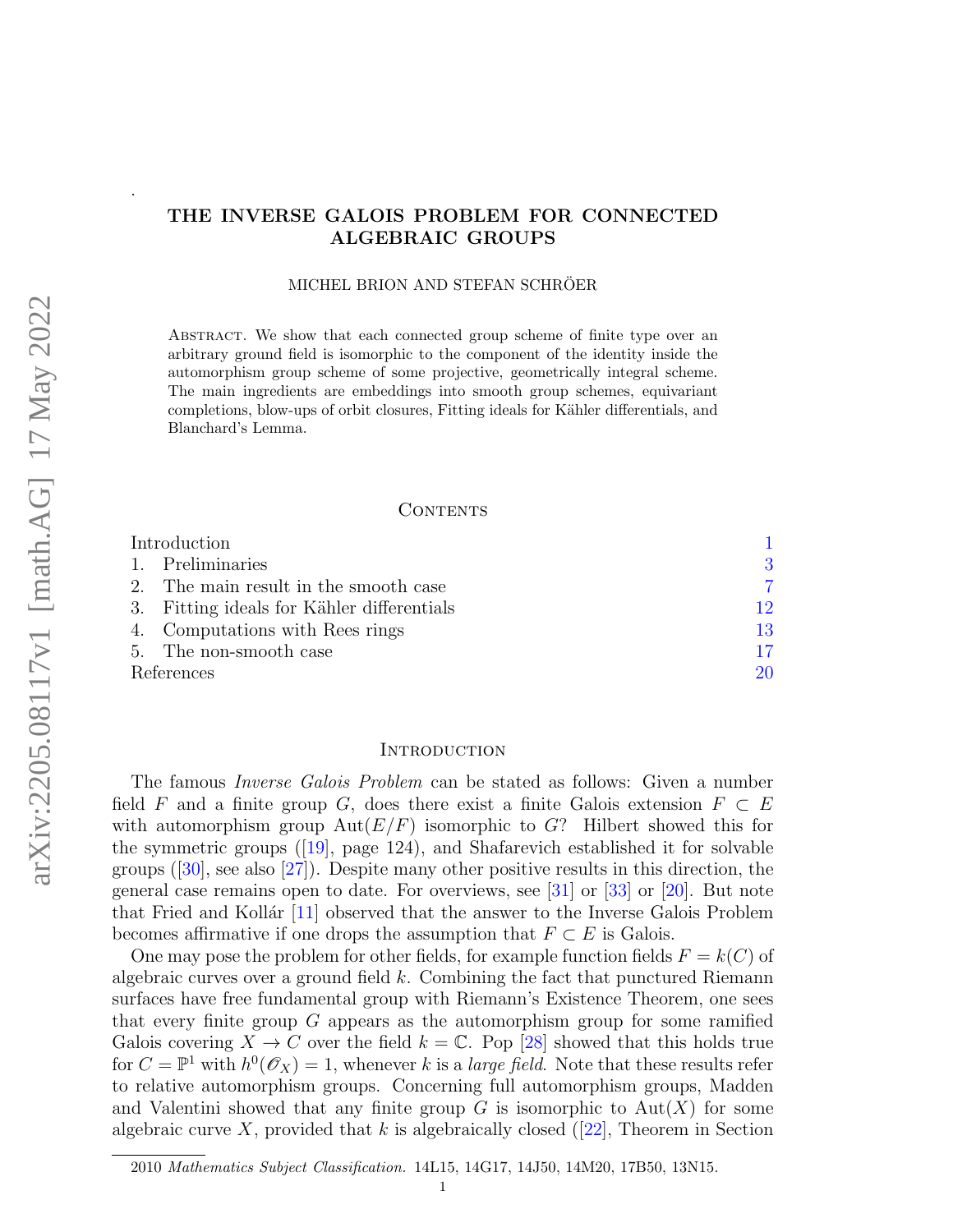3). Over the complex numbers, this is due to Greenberg, who argued with Fuchsian groups $([13],$  $([13],$  $([13],$  Theorem 6).

In this paper we investigate the following higher dimensional generalization of the Inverse Galois Problem: Let k be a ground field of characteristic  $p \geq 0$ , and G be an algebraic group, that is, a group scheme of finite type. Consider the following problem: *Does there exists a proper, geometrically integral scheme X whose* automorphism group scheme  $\text{Aut}_X$  is isomorphic to the given algebraic group  $G$ ? Note that G is smooth in characteristic zero, but may easily become non-reduced for  $p > 0$ .

Stated in this general form, the answer to the problem is negative: Building on recent work of Lombardo and Maffei [\[21\]](#page-19-8), Blanc and the first author [\[2\]](#page-19-9) showed that if  $\text{Aut}_X$  is an abelian variety, the automorphism group of this abelian variety must be finite (see [\[10\]](#page-19-10) for further developments). In particular, the selfproduct  $E \times E$  of some elliptic curve does not occur as the automorphism group scheme of a projective, geometrically integral scheme.

The main result of this paper is that the answer to the higher-dimensional Inverse Galois Problem becomes positive provided one restricts attention to connected algebraic groups:

Theorem. (See Thm. [2.1\)](#page-6-1) For every connected algebraic group G over a ground field k, there is a projective, geometrically integral scheme X with  $\text{Aut}_X^0 = G$ .

One may choose the G-action to be generically free. If G is smooth of dimension  $n \geq 0$ , one may additionally achieve X normal with  $\dim(X) = \max(2n, 3)$ . Here  $\mathrm{Aut}^0_X$  is the connected component of the identity. The result generalizes [\[4\]](#page-19-11), Theorem 1, where the case that  $G$  is smooth and  $k$  is perfect was treated.

The idea of the proof here is to start with an inclusion  $G \subset \text{Aut}_Y$  for some projective, geometrically integral scheme  $Y$ , chosen in such a way that  $G$  is the stabilizer of some closed subscheme  $Z \subset Y$ , and pass to the blowing-up  $X = Bl_Z(Y)$ . Combining naturality of blowing-ups with Blanchard's Lemma, we get inclusions  $G \subset \text{Aut}^0_X$  inside  $\text{Aut}^0_Y$ , and manage to infer equality by choosing the schemes Y and Z appropriately.

We actually proceed in two steps, treating the case that  $G$  is smooth first. In this situation we regard G as a homogeneous space for  $G \times G$  via left and right multiplication, and define  $Y = V \times V$  as the self-product of some equivariant completion  $G \subset V$ . The center  $Z \subset Y$  for the blowing-up stems from certain graphs of morphisms  $V \to V$ . For technical reasons, the case  $\dim(G) = 1$  has to be treated separately. Along the way, we establish several facts on group scheme actions that appear to be of independent interest.

In a second step, we consider algebraic groups G that are non-smooth, which happens only in characteristic  $p > 0$ . To start with, we establish that G embeds into some smooth connected algebraic group. Such an embedding is in no way canonical, and we loose control of dimensions. But together with the preceding paragraph we get  $G \subset \text{Aut}_{Y}^{0}$  for some projective, geometrically integral Y. Now the center  $Z \subset Y$ is chosen as the closure of some free G-orbit. The local rings on such a free orbit are complete intersections, and acquire a rather simple description after base-changing to the algebraic closure of  $k$ . We use this to get information on the Fitting ideals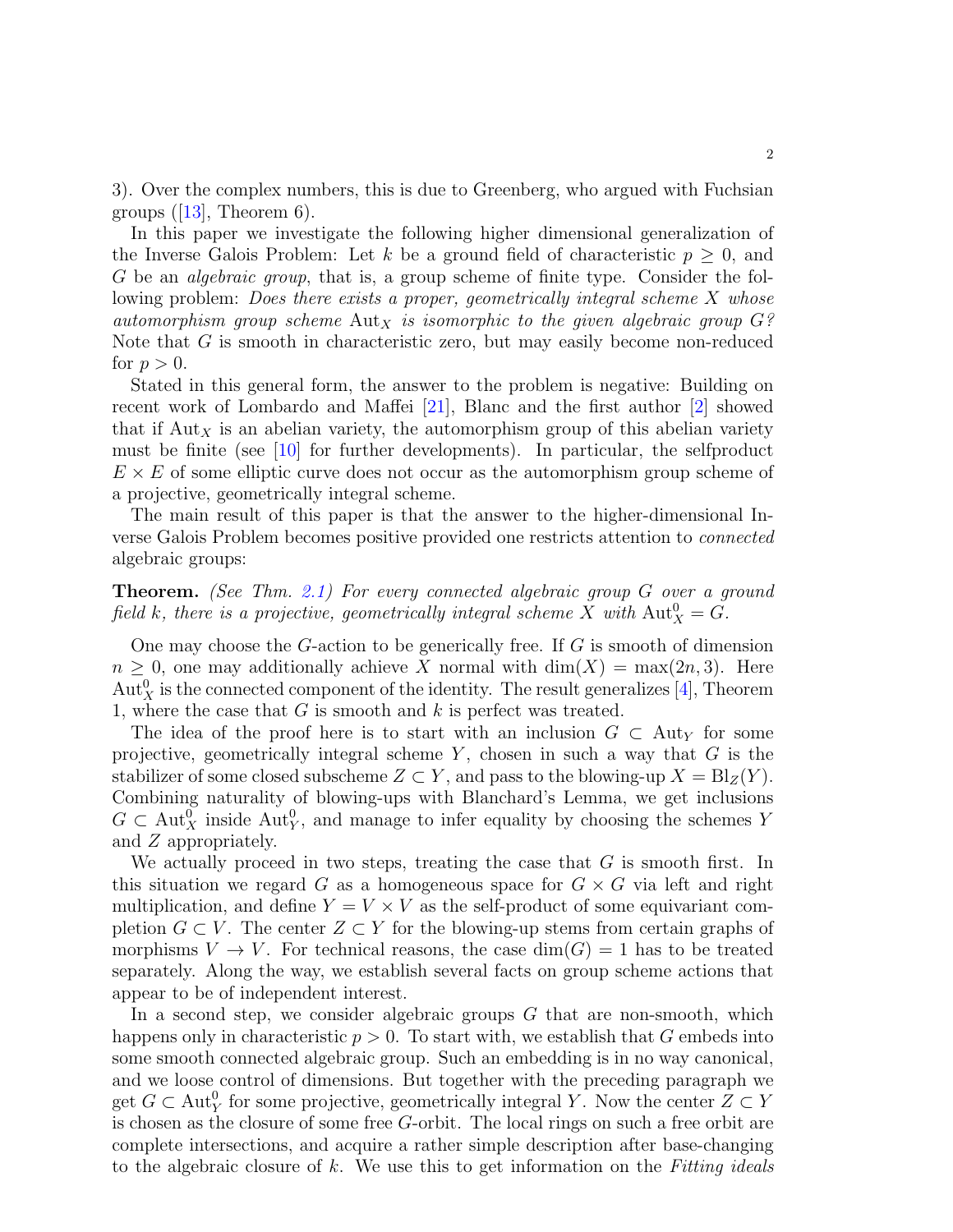of  $\Omega^1_X$  on the blowing-up  $X = Bl_Z(Y)$ , and the corresponding closed subschemes. The latter are intrinsically attached to  $X$ , thus are stabilized by all group scheme actions, and from this we infer  $G = \text{Aut}^0_X$ . To understand these Fitting ideals, we have to make explicit computations for the blowing-up of the polynomial ring  $R = k[x_1, \ldots, x_n]$  with respect to ideals of the form  $\mathfrak{a} = (x_s^{\nu_s}, \ldots, x_n^{\nu_n})$ , where the exponents are p-powers.

Recall that the Lie algebra  $\mathfrak g$  of an algebraic group in characteristic  $p > 0$  carries, beside the bracket  $[x, y]$ , the p-map  $x^{[p]}$  as an additional structure, and is called a restricted Lie algebra. Such  $\mathfrak g$  actually correspond to algebraic groups G having just one point and being annihilated by the relative Frobenius. As an application of the main theorem, we see that for any finite-dimensional restricted Lie algebra  $\mathfrak g$  there is a projective, geometrically integral scheme X with  $H^0(X, \Theta_X) = \mathfrak{g}$ , where  $\Theta_X$ denotes the tangent sheaf. Note that there are severe restrictions on the restricted Lie algebra  $H^0(X, \Theta_X)$  if the proper integral scheme X is a surface of general type, or more generally has *foliation rank*  $f \leq 1$ , according to recent work of Tziolas and the second author  $|32|$ .

The paper is structured as follows: In Section [1](#page-2-0) we fix notation and establish several useful general facts on group schemes. Section [2](#page-6-0) contains the proof of the main result in the case that  $G$  is smooth. In Section [3](#page-11-0) we discuss Fitting ideals for Kähler differentials, and the stability of the resulting closed subschemes with respect to group scheme actions. Section [4](#page-12-0) contains some explicit computations of such Fitting ideals for certain Rees rings  $R[\mathfrak{a}T]$ , needed to understand blowing-ups of free G-orbits. This is applied in Section [5,](#page-16-0) where we prove our main result for non-smooth  $G$ .

Acknowledgement. This research started when the first author visited the Heinrich Heine University Düsseldorf, and was continued during two visits of the second author at the University of Grenoble. We both thank the host institutions for hospitality. This research was also conducted in the framework of the research training group GRK 2240: Algebro-geometric Methods in Algebra, Arithmetic and Topology, which is funded by the Deutsche Forschungsgemeinschaft.

#### 1. Preliminaries

<span id="page-2-0"></span>In this section we introduce notations and conventions, and establish some general facts on group schemes. Throughout the paper, we work over a ground field k of characteristic  $p \geq 0$ . Choose an algebraic closure  $k^{\text{alg}}$ , and denote by  $k^{\text{sep}}$  the separable closure of k in  $k^{alg}$ . For any field extension  $k \subset K$  and any scheme X, we write  $X_K = X \times_{Spec(k)} Spec(K)$  for the base-change.

Given a group scheme G, we denote the neutral element by  $e \in G(k)$ , and the Lie algebra by  $Lie(G)$ . We will freely use the fact that every subgroup scheme  $H \subset G$  is closed (see [\[6\]](#page-19-12), Exposé VI<sub>A</sub>, Corollaire 0.5.2) An *algebraic group* is a group scheme of finite type. A locally algebraic group is a group scheme, locally of finite type. For any locally algebraic group G, the connected component of  $e \in G$ is a connected algebraic subgroup, denoted by  $G^0$  and called the *neutral component* (see  $[7]$ , Theorem II.5.1.1). Note that G may fail to be smooth. In this case we have  $p > 0$ , and the local ring  $\mathscr{O}_{G,e}$  is not regular.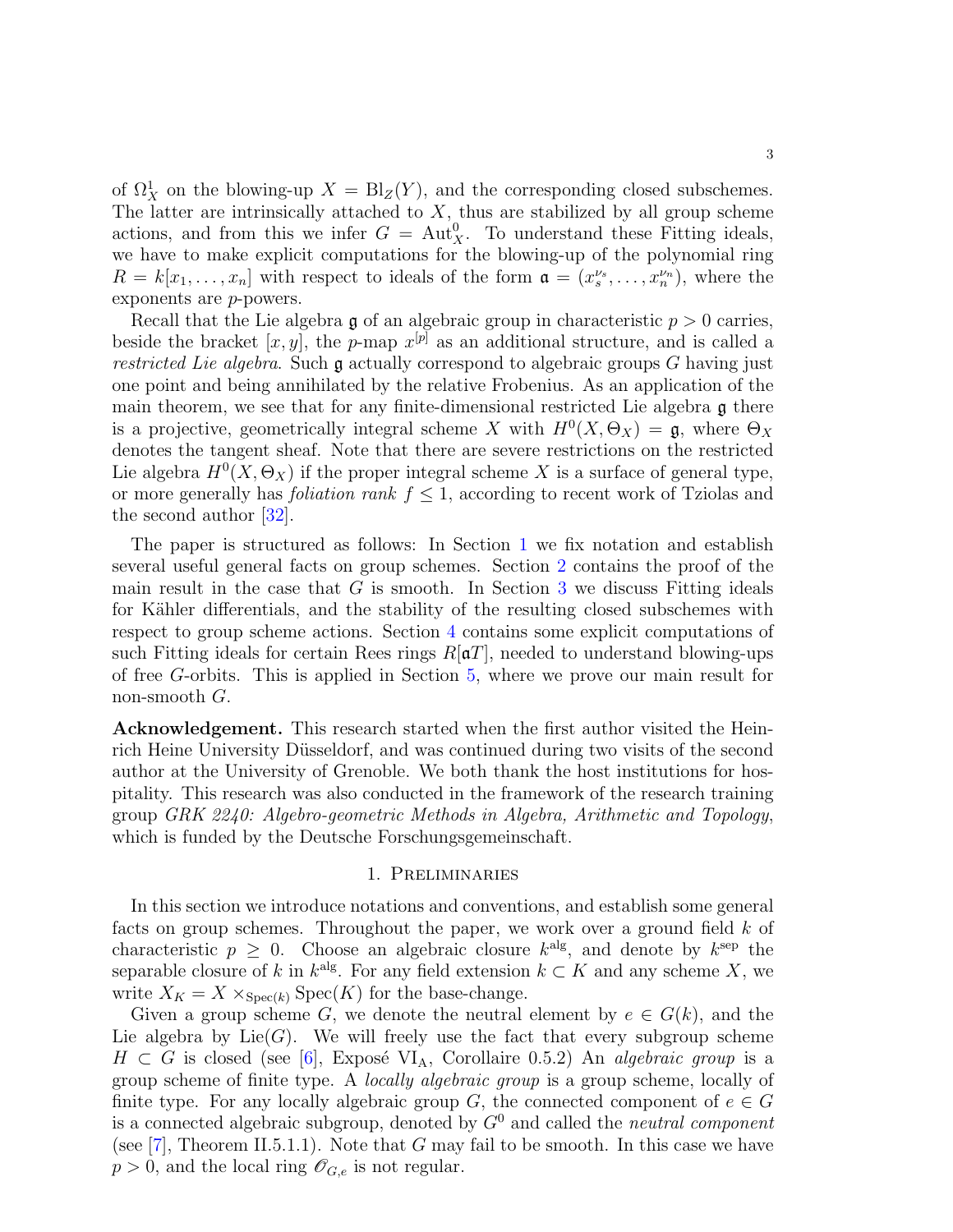For any proper scheme X, the automorphism group functor  $T \mapsto Aut(X \times T/T)$ on the category  $(\text{Sch}/k)$  is represented by a locally algebraic group  $\text{Aut}_X$ , according to [\[24\]](#page-19-14), Theorem 3.7. Its Lie algebra is  $Der(\mathcal{O}_X) = H^0(X, \Theta_X)$ , the space of k-linear derivations  $D: \mathscr{O}_X \to \mathscr{O}_X$ , or equivalently the space of global sections of the tangent sheaf  $\Theta_X = \underline{\text{Hom}}(\Omega^1_X, \mathscr{O}_X)$ , see loc. cit., Lemma 3.4. Clearly, the neutral component  $\text{Aut}_X^0$  has the same Lie algebra.

Let G be a group scheme. A  $G$ -scheme is a scheme X equipped with a  $G$ -action  $a: G \times X \to X$ . As customary, we write  $q \cdot x = a(q, x)$  for  $q \in G(T)$ ,  $x \in X(T)$ .

We will repeatedly use a result for G-actions called *Blanchard's Lemma*: Let  $f: X \to Y$  be a proper morphism of schemes of finite type and let G be a connected algebraic group acting on X. If the canonical map  $\mathcal{O}_Y \to f_*(\mathcal{O}_X)$  is bijective, then there is a unique G-action on Y such that f is equivariant (see [\[3\]](#page-19-15), Proposition 1.1 for the original statement in the setting of complex geometry, and [\[5\]](#page-19-16), Theorem 7.2.1 for the above scheme-theoretic version). As a consequence, if X is proper then  $f$ induces a homomorphism of group schemes  $f_*: Aut_X^0 \to Aut_Y^0$ .

Given a group scheme G, a G-scheme X and a closed subscheme  $Z \subset X$ , the subgroup functor comprising the  $g \in G(T)$  such that  $g|T' \cdot z \in Z(T')$  for all  $T' \to T$ and  $z \in Z(T')$  is representable. The resulting subgroup scheme  $N_G(Z) \subset G$  is called the normalizer. Likewise, the subgroup functor given by the condition  $g|T' \cdot z = z$  is representable, and the resulting subgroup scheme  $C_G(Z) \subset G$  is called the *centralizer* (see [\[7\]](#page-19-13), Theorem II.1.3.6 for these facts). When Z is the whole X, the centralizer  $C_G(X)$  is a normal subgroup scheme of G, the kernel of the G-action.

If X is proper and Z is a closed subscheme, we write  $\text{Aut}_{X,Z}$  for the normalizer in  $G = \text{Aut}_X$ . Its Lie algebra is the space of k-linear derivations  $D : \mathscr{O}_X \to \mathscr{O}_X$ that preserve the sheaf of ideals  $\mathscr{I} \subset \mathscr{O}_X$  corresponding to Z, see for example [\[23\]](#page-19-17), Section 2. The blow-up  $\text{Bl}_Z(X) = \text{Proj}(\bigoplus_{i=0}^{\infty} \mathscr{I}^i)$  is equipped with an action of Aut<sub>X,Z</sub> such that the canonical morphism  $f : Bl_Z(X) \to X$  is equivariant (see loc. cit., Proposition 2.7).

A closed subscheme  $Z \subset X$  is called G-stable if  $N_G(Z) = G$ . Equivalently, the morphism  $a: G \times Z \to X$  factors through Z. The latter notion of G-stability extends to arbitrary subschemes  $Z \subset X$ , which are intersections of closed subschemes with open sets. Note that an open set  $U \subset X$  is G-stable if and only if for all field extension  $k \subset K$  and all  $g \in G(K)$  and  $x \in U(K)$ , we have  $g \cdot x \in U(K)$ .

We now collect auxiliary results on G-stability. First recall that the *schematic image* for a morphism  $f : X \to Y$  of schemes is the smallest closed subscheme  $Z \subset Y$  $Z \subset Y$  $Z \subset Y$  over which the morphism factors ([\[14\]](#page-19-18), Section 6.10). It exists without further assumptions, and corresponds to the largest quasicoherent sheaf of ideals  $\mathscr{I} \subset \mathscr{O}_Y$ with  $f^{-1}(\mathscr{I})\mathscr{O}_X=0$ . If f is quasicompact, the underlying topological space of Z is the closure of the set-theoretic image, and  $\mathscr I$  is the kernel of  $\mathscr O_Y \to f_*(\mathscr O_X)$  (see [\[12\]](#page-19-19), Section 10.8 for these facts). Note that if f is also quasiseparated, the direct image  $f_*(\mathscr{O}_X)$  is already quasicoherent. If f is proper, the schematic image coincides with the set-theoretical image, endowed with some scheme structure. The following observation is a version of [\[23\]](#page-19-17), Lemma 2.5.

<span id="page-3-0"></span>**Lemma 1.1.** Let G be a group scheme, and  $f: X \rightarrow Y$  be an equivariant quasicompact morphism of G-schemes. Then the schematic image  $Z \subset Y$  is G-stable.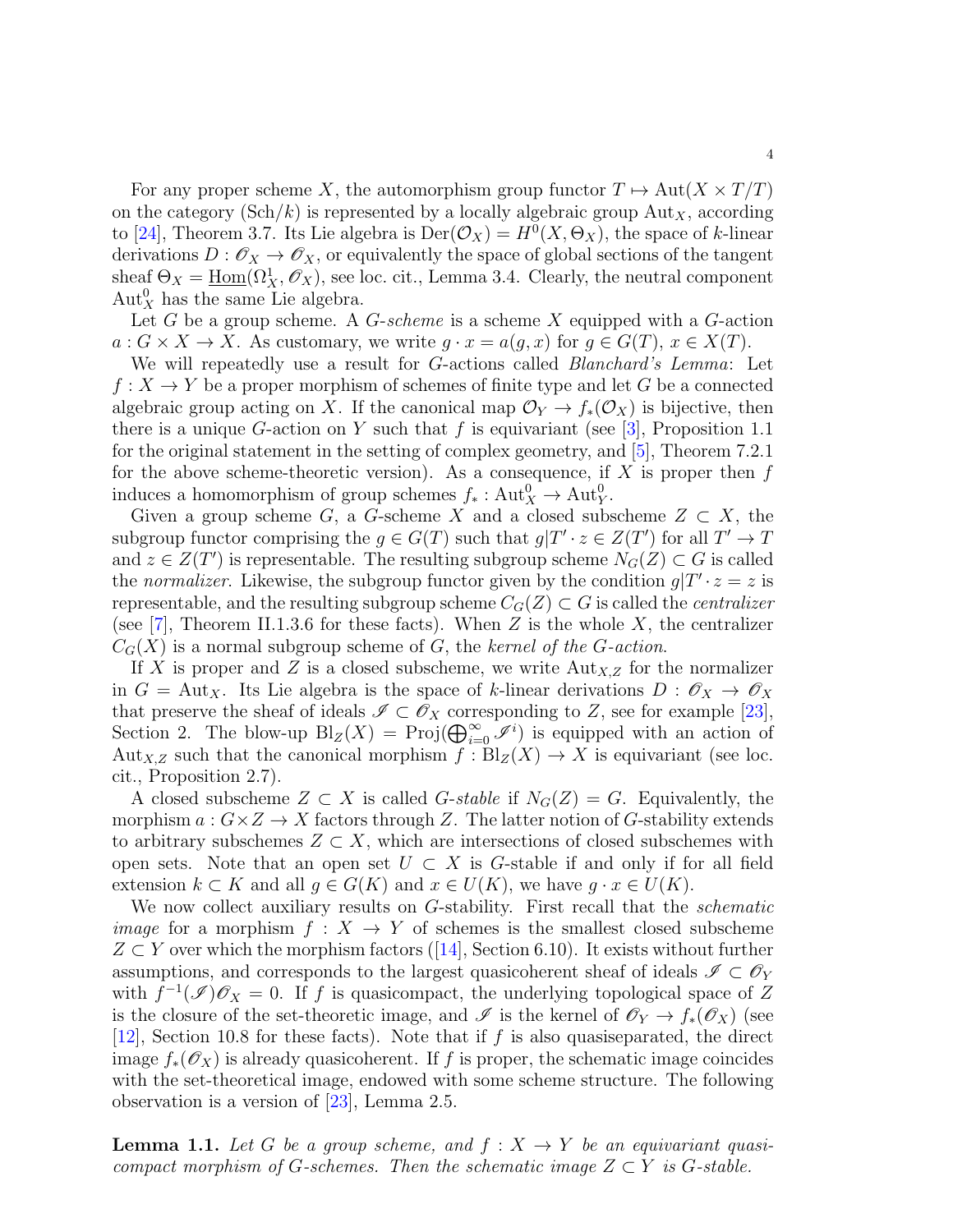5

*Proof.* By assumption, we have a commutative square

$$
G \times X \xrightarrow{\text{id} \times f} G \times Y
$$
  
\n
$$
a \downarrow \qquad \qquad \downarrow b
$$
  
\n
$$
X \xrightarrow{f} Y,
$$

where a and b correspond to the G-actions. Also, the schematic image of a is the whole X, since  $e \cdot x = x$ . In view of the transitivity of schematic images (see [\[14\]](#page-19-18), Proposition 6.10.3), it suffices to show that the schematic image of id  $\times f$  is  $G \times Z$ .

Since  $f$  is quasi-compact, the formation of its schematic image commutes with flat base change (see [\[16\]](#page-19-20), Théorème 11.10.5). This yields the desired assertion by using the cartesian square

$$
G \times X \xrightarrow{\text{id} \times f} G \times Y
$$
  
\n
$$
\text{pr}_X \downarrow \qquad \qquad \downarrow \text{pr}_Y
$$
  
\n
$$
X \xrightarrow{f} Y,
$$

where the projections  $pr_X$  and  $pr_Y$  are flat.

<span id="page-4-0"></span>**Lemma 1.2.** Let G be a group scheme, and X a G-scheme of finite type. Then the smooth locus  $U \subset X$  is G-stable.

*Proof.* Since  $U \subset X$  is open, it suffices to check that for all field extensions  $k \subset K$ and all  $g \in G(K)$ ,  $x \in U(K)$ , we have  $g \cdot x \in U(K)$ . As the formation of the smooth locus commutes with base change by field extensions (see [\[17\]](#page-19-21), Proposition 17.3.3, Proposition 17.7.1), it suffices to treat the case  $K = k$ , and that this field is algebraically closed. Then  $U$  comprises the points where the local rings are regular, and the statement is immediate.  $\Box$ 

<span id="page-4-1"></span>**Lemma 1.3.** Let G be a connected algebraic group and X a G-scheme of finite type. Then every connected component of X is  $G$ -stable. If in addition X is geometrically reduced, then every irreducible component of  $X$  is  $G$ -stable.

*Proof.* Let  $Y \subset X$  be a connected component. Then the set-theoretical image  $G \cdot Y = a(G \times Y)$  is open in X, since the morphism  $a: G \times X \to X$  describing the action is flat, and  $G \times Y$  is of finite type. The latter is connected, since G is geometrically connected and Y is connected. Thus,  $G \cdot Y$  is connected as well. As Y is contained in  $G \cdot Y$ , we have  $G \cdot Y = Y$  and hence Y is G-stable.

Now assume that X is geometrically reduced. Let  $X_1, \ldots, X_n$  be the irreducible components, endowed with reduced scheme structures, and  $U \subset X$  the smooth locus. Then  $U_i = U \cap X_i$  are the connected components of U, and  $U_i \subset X_i$  is schematically dense. In view of Lemma [1.2](#page-4-0) and the preceding paragraph, it follows that every  $U_i$ is G-stable. Thus, each  $X_i$  is G-stable by Lemma [1.1.](#page-3-0)

Given a group scheme G and a G-scheme X, we denote by  $X^G \subset X$  the scheme of fixed points. This is the closed subscheme representing the subfunctor comprising the  $x \in X(T)$  such that for all  $T' \to T$  and  $g \in G(T')$  we have  $g \cdot x = x$ , see for example [\[7\]](#page-19-13), Theorem II.1.3.6. The arguments in loc. cit. reveal that for any closed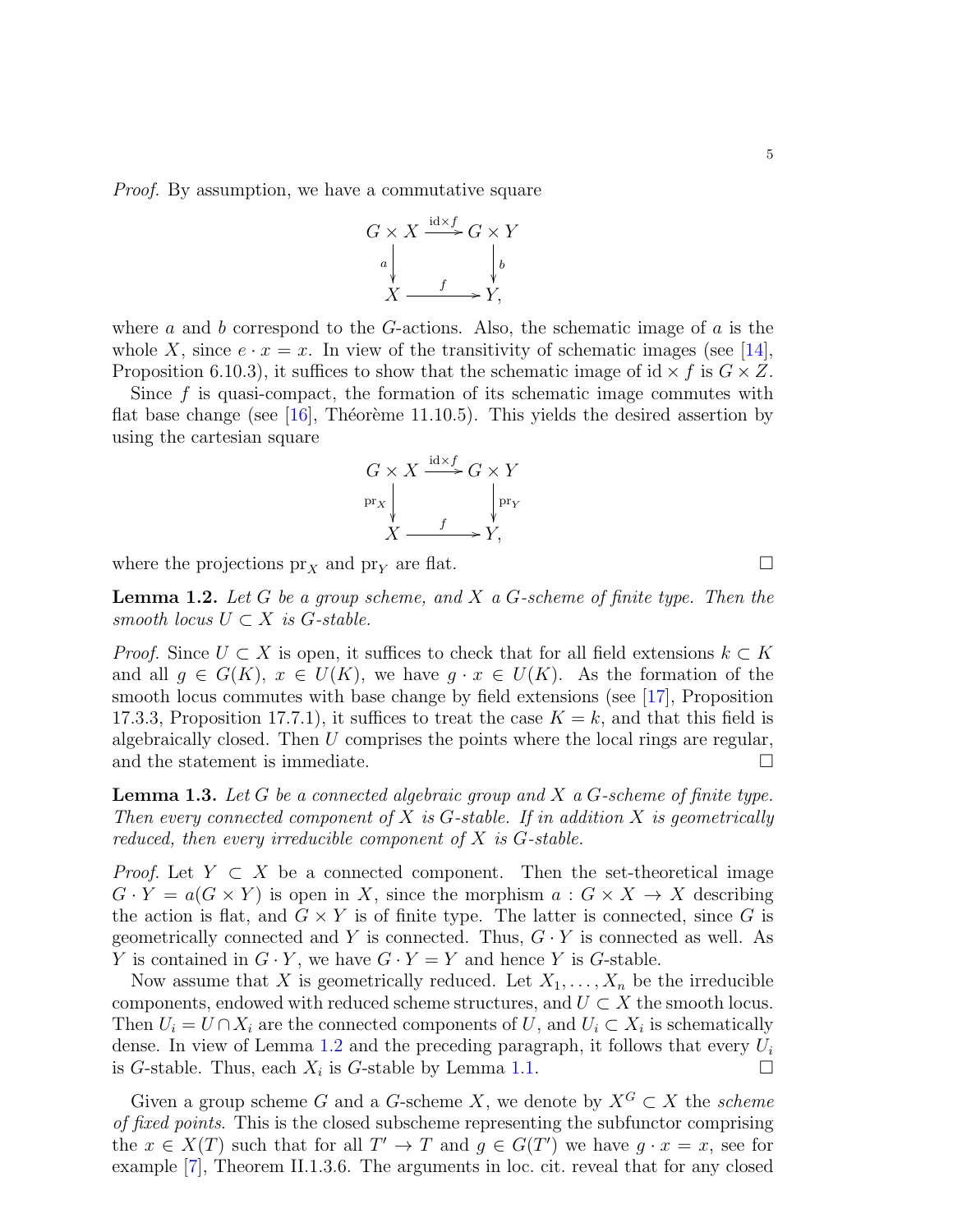subscheme  $F \subset G$ , the *scheme of F-fixed points*  $X^F \subset X$  is indeed representable by a closed subscheme.

<span id="page-5-1"></span>**Lemma 1.4.** Let  $G$  be a locally algebraic group, and  $X$  a  $G$ -scheme of finite type. Then there exists a finite closed subscheme  $F \subset G$  such that  $X^G = X^F$ . If G is smooth, then  $F$  may be taken étale.

*Proof.* Consider the family of closed subschemes  $X^F$  of X, where F runs over the finite closed subschemes of  $G$ . Since  $X$  is noetherian, we may choose such a subscheme  $F_0$  with  $X^{F_0}$  minimal. For each F containing  $F_0$  we have  $X^F = X^{F_0}$  by minimality. Equivalently, F is a subscheme of the centralizer  $C_G(X^{F_0})$ . Moreover, the family of finite subschemes of  $G$  containing  $F_0$  is schematically dense in  $G$ , since the latter is locally of finite type. So  $C_G(X^{F_0}) = G$  and hence  $X^{\overline{G}} = X^{F_0}$  as desired.

If  $G$  is smooth, then we argue similarly by considering finite closed subschemes that are étale; these also form a schematically dense family, since  $G(k^{\text{sep}})$  is dense in  $G_{k^{\text{sep}}}$ . sep.

**Remark 1.5.** In characteristic zero, every algebraic group  $G$  is generated by some finite étale subscheme F (see [\[4\]](#page-19-11), Lemma 3). Hence  $X^G = X^F$  for any G-scheme of finite type X. But this does not hold true in characteristic  $p > 0$ : For example, the additive group  $\mathbb{G}_a$  is not generated by any finite étale subscheme F, because the finite set  $F(k^{\text{alg}})$  generates a finite subgroup of  $\mathbb{G}_a(k^{\text{alg}}) = k^{\text{alg}}$ . Moreover, one may check there exists no finite étale subscheme  $F \subset \mathbb{G}_a$  such that  $X^{\mathbb{G}_a} = X^F$  for all  $\mathbb{G}_a$ -schemes X of finite type.

We will also need a version of a classical criterion for a homomorphism of algebraic groups to be an isomorphism.

<span id="page-5-0"></span>**Lemma 1.6.** Let  $f : G \to H$  be a homomorphism of locally algebraic groups. Assume that the induced maps  $G(k^{\text{alg}}) \to H(k^{\text{alg}})$  and  $\text{Lie}(G) \to \text{Lie}(H)$  are bijective, and that G is smooth. Then f is an isomorphism.

*Proof.* By descent, it suffices to treat the case that  $k = k^{\text{alg}}$ . The kernel N of f is a locally algebraic group that satisfies  $N(k) = \{e\}$  and Lie(N) =  $\{0\}$ , in view of our assumptions. Thus  $N$  is trivial.

Recall that  $G^0$  and  $H^0$  are algebraic groups; moreover, f restricts to a homomorphism  $f^0: G^0 \to H^0$ . Applying [\[7\]](#page-19-13), Corollaire II.5.5.5, we see that  $f^0$  is an open immersion, and hence an isomorphism. It remains to verify that the induced homomorphism  $\pi_0(f) : \pi_0(G) = G/G^0 \to H/H^0 = \pi_0(H)$  between étale group schemes is an isomorphism. These group schemes are actually constant, because  $k$  is separably closed. Furthermore,  $\pi_0(f)$  is surjective, because  $G \to H$  and  $H \to H/H^0$  are surjective on k-rational points. Suppose the kernel of  $\pi_0(f)$  contains some non-trivial  $\bar{g} \in G/G^0$ . Represent it by some  $g \in G(k)$ . Then  $g \notin G^0(k)$  and  $f(g) \in H^0 = f(G^0)$ . Thus, there exists  $g' \in G^{0}(k)$  such that  $f(g) = f(g')$ . Then  $g^{-1} \cdot g'$  is non-trivial and belongs to N, contradiction.

The following observation will be a key ingredient in the proof of our main theorem in positive characteristics:

<span id="page-5-2"></span>**Proposition 1.7.** Each connected algebraic group G is isomorphic to a subgroup scheme of a smooth connected algebraic group H.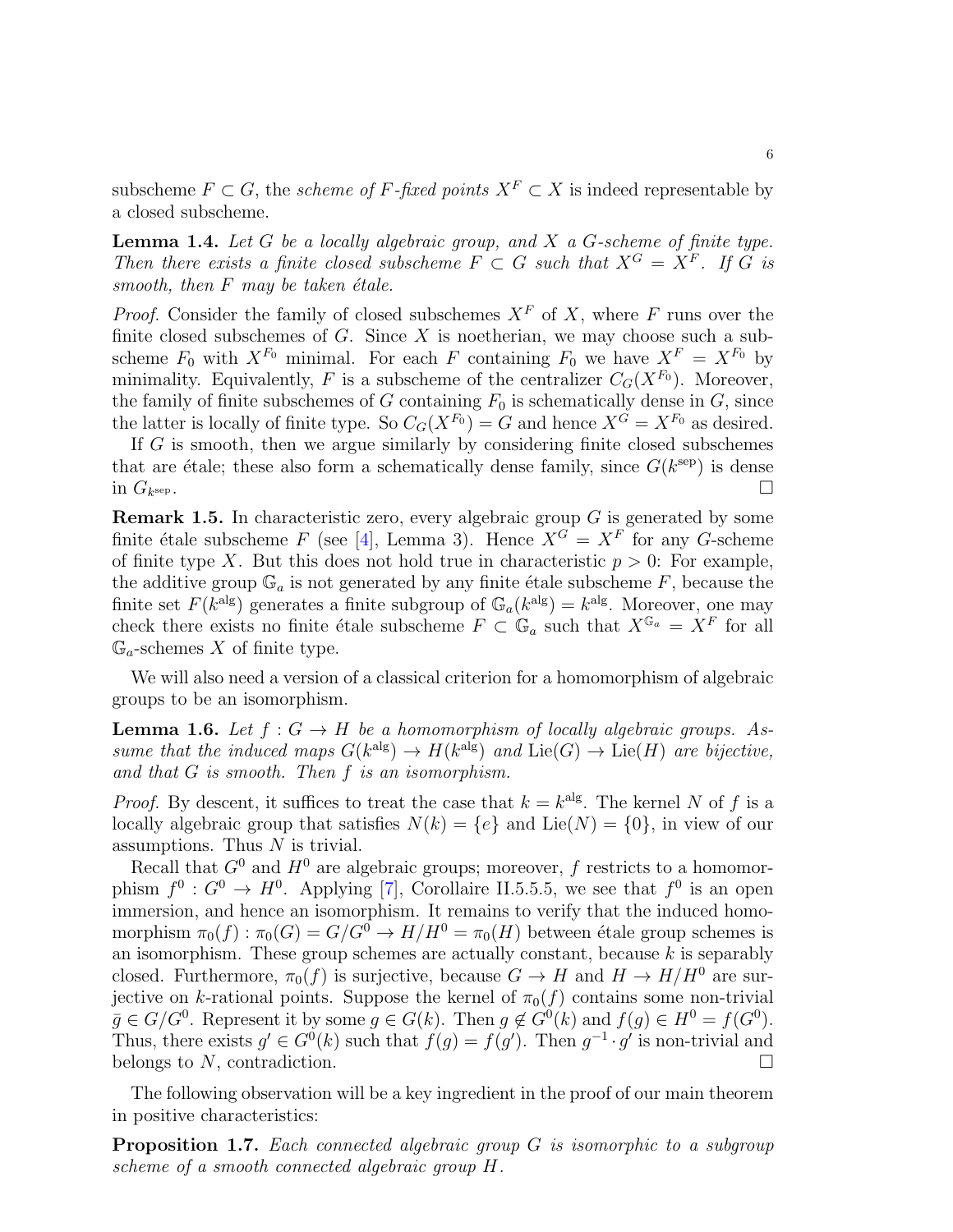*Proof.* There exists a connected affine normal subgroup scheme N such that  $G/N$  is an abelian variety (see for example [\[26\]](#page-19-22), Theorem 8.28). Also, the affinization morphism  $G \to G^{\text{aff}} = \text{Spec } H^0(G, \mathscr{O}_G)$  is a faithfully flat homomorphism of algebraic groups. Moreover, its kernel  $G_{\text{ant}}$  is smooth, connected and contained in the center (see  $[7]$ , Théorème III.3.8.2 and Corollaire III.3.8.3).

We have  $G = G_{\text{ant}}N$ . Indeed,  $G_{\text{ant}}N$  is a normal subgroup scheme of G, and the quotient  $G/G_{\text{ant}}N$  is both affine (as a quotient of  $G/G_{\text{ant}}$ ) and an abelian variety (as a quotient of  $G/N$ ). So we obtain an exact sequence

$$
1 \longrightarrow G_{\text{ant}} \cap N \longrightarrow G_{\text{ant}} \times N \longrightarrow G \longrightarrow 1,
$$

where  $G_{\text{ant}} \cap N$  is identified with a central subgroup scheme of  $G_{\text{ant}} \times N$ .

We may identify the affine algebraic group  $N$  with a subgroup scheme of some general linear group  $GL_m$ . By construction, N is contained in the centralizer  $C = C_{GL_m}(G_{\text{ant}} \cap N)$ . Moreover, C is smooth (see [\[18\]](#page-19-23), Lemma 3.5, based on [\[7\]](#page-19-13), Proposition II.2.1.6). Hence G is isomorphic to a subgroup scheme of the quotient  $H = (G<sub>ant</sub> × C)/(G<sub>ant</sub> ∩ N)$ , which is smooth as well. Since G is connected, it is already contained in the neutral component  $H^0$ . .

**Remark 1.8.** Each algebraic group G is an extension of the finite étale group  $G/G^0$ by the connected algebraic group  $G^0$ , but the projection  $G \to G/G^0$  usually has no section. By the above, we may embed  $G^0$  into some smooth algebraic group, but we do not know how to carry this over to G.

However, it is easy to construct examples of algebraic groups  $G$  that cannot be embedded into a connected algebraic group: Let E be an elliptic curve and consider the semidirect product  $G = E \rtimes {\pm 1}$ , where  ${\pm 1}$  denotes the constant group scheme of order two acting on E via  $x \mapsto \pm x$ . Then G is a smooth disconnected algebraic group. Suppose  $G$  is a subgroup scheme of some connected algebraic group H, then E is central in H (see [\[26\]](#page-19-22), Corollary 8.13). But E is not central in H, a contradiction.

#### 2. The main result in the smooth case

<span id="page-6-0"></span>Let us formulate the main result of this paper:

<span id="page-6-1"></span>**Theorem 2.1.** For any connected algebraic group  $G$  over a field k, there is a projective, geometrically integral G-scheme X with  $\mathrm{Aut}^0_X \ = \ G$ , and generically free action. If G is smooth of dimension  $n \geq 0$ , then one may choose X normal with  $dim(X) = max(2n, 3).$ 

This section contains a proof of the result, under the additional assumption that G is smooth. The rough idea is as follows: In a first step, we realize G as the group scheme of those automorphisms of a normal, projective, geometrically integral scheme V that commute with finitely many automorphisms  $f_1, \ldots, f_m$ . In a second step, we replace this commutator condition with a stabilizer condition for a closed subscheme; for this, we replace V with  $Y = V \times V$ , with closed subscheme the union Z of the graphs  $\Gamma_{f_i}$ . In a third step, we consider the normalized blow-up  $X \to Y$ with center Z, and check that  $G = \text{Aut}_X^0$  provided that  $n \geq 2$ . The case  $n = 1$ requires some additional attention, and is reduced to  $n \geq 2$  via a small trick.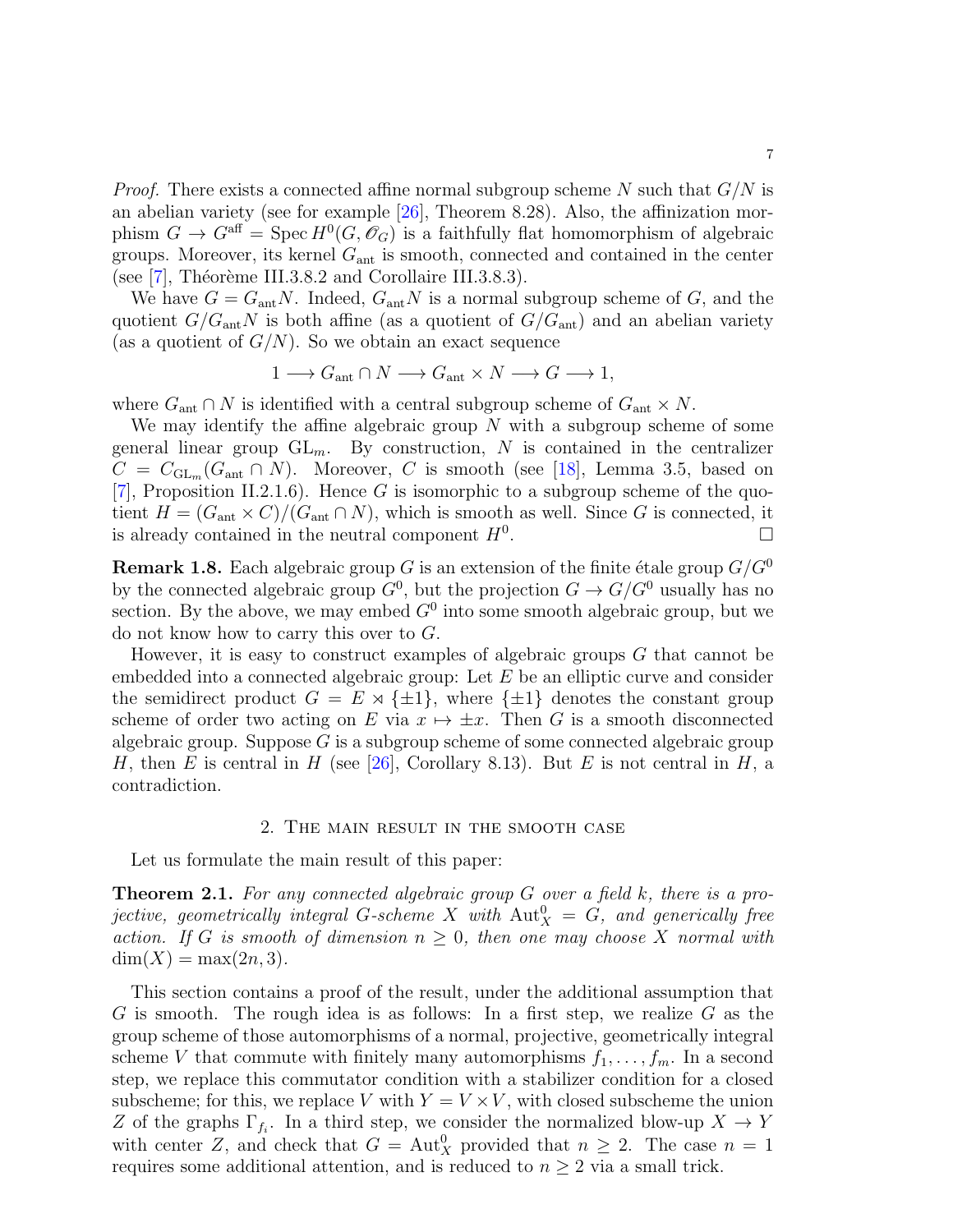**Step 1.** The product group scheme  $G \times G$  acts from the left on the scheme G via the formula  $(g_1, g_2) \cdot g = g_1 g g_2^{-1}$ . This action is transitive, and the stabilizer of  $e \in G$ is the diagonal  $\Delta(G)$ . According to [\[26\]](#page-19-22), Theorem 8.44, there is an *equivariant* projective completion  $G \subset V$ . In other words, V is a projective  $G \times G$ -scheme, containing G as an open set that is schematically dense and  $G \times G$ -stable. Clearly, Vis geometrically integral, since G is smooth and geometrically irreducible  $(6, 6)$ , Exposé VI<sub>A</sub>, Proposition 2.4). Also, the  $G \times G$ -action on V lifts uniquely to the normalization of V, by  $[5]$ , Proposition 2.5.1. Thus, we may also assume that V is normal.

Denote by  $G \times e$  and  $e \times G$  the respective left and right copies of G inside  $G \times G$ . These subgroup schemes commute with each other. This gives a homomorphism of group schemes

$$
\psi : G = G \times e \longrightarrow \text{Aut}_{V}^{e \times G},
$$

where  $\mathrm{Aut}_V^{e\times G}$  denotes the centralizer of  $e \times G \subset \mathrm{Aut}_V$ . This is indeed the scheme of fixed points for the conjugacy action of  $e \times G$  on Aut<sub>V</sub>.

**Lemma 2.2.** In the above situation,  $\psi$  is an isomorphism.

*Proof.* It suffices to treat the case that k is algebraically closed. Observe that the kernel of the  $G \times G$ -action on G equals the diagonal of the center  $Z(G)$ . Thus this is also the kernel of the  $G \times G$ -action on V, i.e., of the corresponding homomorphism  $G \times G \to \text{Aut}_V$ . Since the intersection of  $G \times e$  with the diagonal of the center is trivial, the homomorphism  $\psi$  has a trivial kernel, and hence is a closed immersion (as follows from [\[7\]](#page-19-13), Proposition II.5.5.1). In order to apply Lemma [1.6,](#page-5-0) we have to show that  $\psi$  induces a surjection on rational points and Lie algebras.

Let  $h \in \text{Aut}_V^{e \times G}(k)$ . Then  $h : V \to V$  stabilizes  $G \subset V$ , which is the open orbit of the action of  $e \times G$ . Since the induced  $h : G \to G$  commutes with the  $e \times G$ -action by multiplication from the right, it must be the left multiplication by some  $q \in G(k)$ . Since  $G(k) \subset V$  is schematically dense, we obtain  $h = \psi(g)$ . Thus  $\psi$  is surjective on rational points.

It remains to check that the injective map  $\text{Lie}(\psi)$ :  $\text{Lie}(G) \to \text{Lie}(\text{Aut}_V^{e \times G})$  is bijective. The term on the right is  $Der^{e\times G}(\mathscr{O}_V)$  by [\[7\]](#page-19-13), Proposition II.4.2.5. Let  $i: G \to V$  be the inclusion map of the open set G, which is schematically dense and  $G \times G$ -equivariant. Then i induces an injection of Lie algebras

$$
i^* : \mathrm{Der}^{e \times G}(\mathscr{O}_V) \longrightarrow \mathrm{Der}^{e \times G}(\mathscr{O}_G) = \mathrm{Lie}(G),
$$

such that  $i^* \circ \text{Lie}(\psi) = \text{id}_{\text{Lie}(G)}$ . Having an injective left inverse, the injective linear map Lie( $\psi$ ) must be bijective.

In particular, the homomorphism  $\psi$  gives an identification  $G = \text{Aut}_{V}^{0, e \times G}$ , the centralizer of  $e \times G$  in  $\text{Aut}_{V}^{0}$ .

**Step 2.** We now apply Lemma [1.4](#page-5-1) to the conjugacy action of  $e \times G$  on Aut<sub>V</sub>, and find some finite étale closed subscheme  $F \subset G$  such that  $G = \text{Aut}_{V}^{0,e \times F}$ . Clearly, we may assume in addition that  $e \in F(k)$ . Consider the graph morphism

$$
\gamma: F \times V \longrightarrow V \times V, \quad (g, v) \longmapsto (v, (e, g) \cdot v).
$$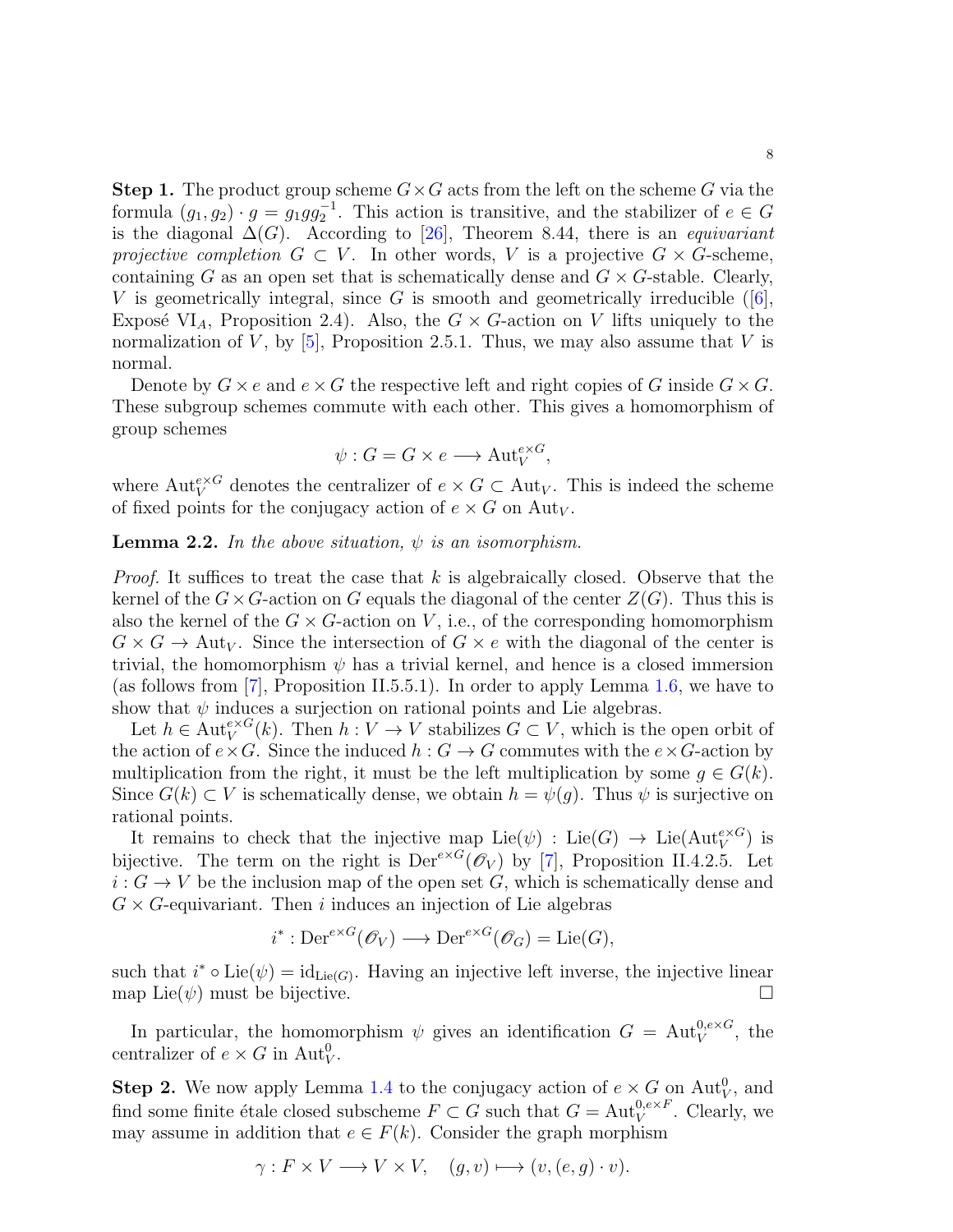This morphism is finite: Obviously the morphism  $F \times V \to V$  given by  $(g, v) \mapsto v$ is finite. The same holds for  $(g, v) \mapsto (e, g) \cdot v$ , because it is isomorphic to the projection via  $(g, v) \mapsto (g, (e, g)^{-1} \cdot v)$ . Using that products and compositions of finite morphisms are finite, and that  $F \times V$  is separated, we see that the graph morphism is finite.

We set for simplicity  $Y = V \times V$ , and denote by  $Z \subset Y$  the schematic image of  $\gamma$ . We now collect some observations and results on the geometry of  $Y$  and  $Z$ . Since  $V$ is projective and geometrically integral, we see that  $Y$  is projective and geometrically integral as well. Moreover, we have  $\dim(Y) = 2 \dim(V) = 2 \dim(G) = 2n$ . Also, Z is geometrically reduced and equidimensional of dimension n.

Note that  $V$  is not necessarily geometrically normal (this happens if  $G$  is a nonrational twisted form of the additive group, see [\[29\]](#page-20-4)). Still, we have:

# <span id="page-8-0"></span>Lemma 2.3. The scheme Y is normal.

*Proof.* We use Serre's Criterion. Since V satisfies Serre's Condition  $(S_2)$ , the same holds for  $Y$ . It remains to verify that  $Y$  is regular in codimension one, in other words, satisfies the condition  $(R_1)$ . Since this holds for V, the closed set  $Y \setminus V_{reg} \times V_{reg}$  has codimension at least two, where  $V_{reg}$  denotes the regular locus. Thus, it suffices in turn to show that  $V_{reg} \times V_{reg}$  satisfies  $(R_1)$ . As G is smooth,  $G \times V_{reg}$  is regular and therefore

$$
(V_{\text{reg}} \times G) \cup (G \times V_{\text{reg}}) \subset (V \times V)_{\text{reg}}.
$$

Moreover, the complementary closed set has codimension at least two, because

$$
(V_{\text{reg}} \times V_{\text{reg}}) \setminus ((V_{\text{reg}} \times G) \cup (G \times V_{\text{reg}})) = (V_{\text{reg}} \setminus G) \times (V_{\text{reg}} \setminus G).
$$

Thus,  $V_{reg} \times V_{reg}$  indeed satisfies  $(R_1)$ .

By Galois descent, we may identify the finite étale subscheme  $F$  of  $G$  with the finite subset  $F(k^{\rm sep}) \subset G(k^{\rm sep})$ , equipped with the action of the absolute Galois group Gal( $k^{\text{sep}}/k$ ). The scheme  $Z_{k^{\text{sep}}}$  is the union of the graphs  $\Gamma_f$ , where  $f \in F(k^{\text{sep}})$ and  $\Gamma_f$  denotes the schematic image of the closed immersion

$$
V_{k^{\text{sep}}} \longrightarrow Y_{k^{\text{sep}}}, \quad v \longmapsto (v, (e, f) \cdot v).
$$

Moreover, each  $\Gamma_f$  is an irreducible component of  $Z_{k^{\text{sep}}}$ . Also, note that  $\Gamma_e$  is the diagonal  $\Delta(V)$ . The action of  $G_{k^{\text{sep}}} \times e$  on  $Y_{k^{\text{sep}}}$  stabilizes each graph  $\Gamma_f$ , and hence Z is  $G \times e$ -stable.

Let  $Y_0 \subset G \times G$  be the open set such that  $Y_{0,k}$ <sup>sep</sup> consists of the points which lie in at most one graph  $\Gamma_f$ , where  $f \in F(k^{\text{sep}})$ . Clearly,  $Y_0$  is smooth, dense and  $G \times e$ -stable; moreover,  $G \times e$  acts freely on  $Y_0$ . In particular, the  $G \times e$ -action on Y is generically free. Likewise,  $Z_0 = Z \cap Y_0$  is an open set of Z which is smooth, dense and  $G \times e$ -stable.

As a consequence of Blanchard's Lemma, the canonical homomorphism

$$
Aut_V^0 \times Aut_V^0 \longrightarrow Aut_Y^0, \quad (g, h) \longmapsto g \times h
$$

of algebraic groups is an isomorphism (see [\[5\]](#page-19-16), Corollary 7.2.3 for details). Throughout, we regard it as an identification. Also, note that the diagonal homomorphism

$$
\Delta: \text{Aut}_V^0 \longrightarrow \text{Aut}_Y^0, \quad g \longmapsto g \times g
$$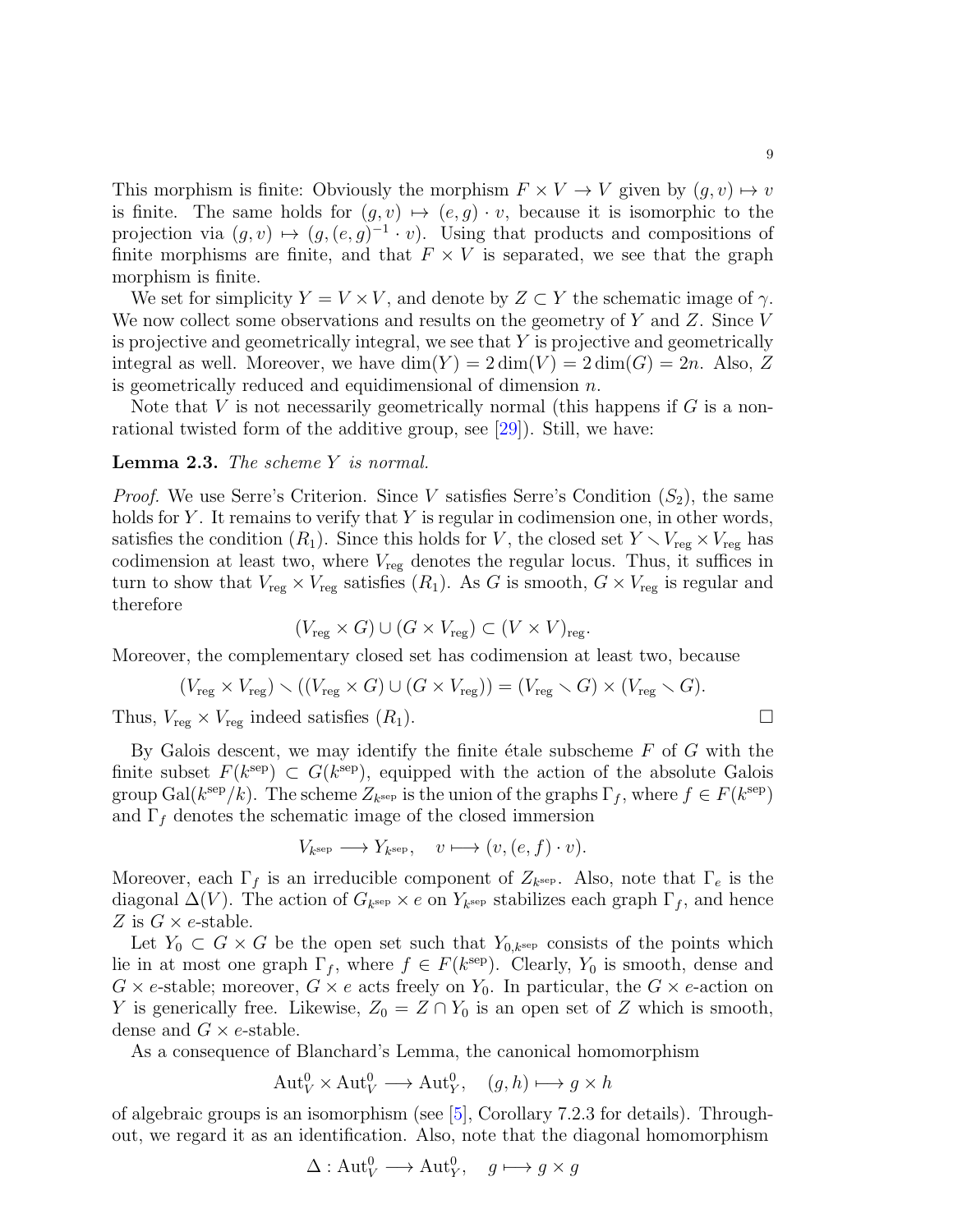of algebraic groups is a closed immersion.

<span id="page-9-0"></span>**Lemma 2.4.** With the above notation, we have  $N_{\text{Aut}_Y^0}(\Gamma_e) = \Delta(\text{Aut}_V^0)$ . Moreover,

$$
N_{\mathrm{Aut}_{Y_{k}^{\mathrm{sep}}}^{0}}(\Gamma_{e}) \cap N_{\mathrm{Aut}_{Y_{k}^{\mathrm{sep}}}^{0}}(\Gamma_{f}) = \Delta(\mathrm{Aut}_{V_{k}^{\mathrm{sep}}}^{0, e \times f})
$$

for every  $f \in F(k^{\text{sep}})$ .

*Proof.* Let T be a scheme and  $g, h \in Aut(V \times T/T)$ . Then the resulting  $g \times h \in$ Aut $(Y \times T/T)$  stabilizes  $\Delta(V) \times T$  if and only if for any  $T' \to T$  and  $v \in V(T')$ , we have  $(g \times h)(v, v) \in \Delta(V)(T')$ , in other words  $g(v) = h(v)$ . This yields the first equality. The second equality is checked similarly.  $\square$ 

<span id="page-9-1"></span>Lemma 2.5. The homomorphism of algebraic groups

$$
\psi \times \psi : G \longrightarrow \text{Aut}_{V}^{0} \times \text{Aut}_{V}^{0} = \text{Aut}_{Y}^{0}
$$

yields an identification  $G = \text{Aut}_{Y,Z}^0$ .

*Proof.* We may assume that k is algebraically closed. Since the kernel of  $\psi$  is trivial, the same holds for  $\psi \times \psi$ , so the latter is a closed immersion. Let  $f \in F$ . Then  $\Gamma_f$ is stable by the action of G on Y via  $\psi \times \psi$ , since  $G \times e$  centralizes  $e \times f$ . Thus, the G-action on Y stabilizes Z, and  $\psi \times \psi$  factors over  $\text{Aut}_{Y,Z}^0$ .

It remains to check that the closed immersion  $\psi \times \psi : G \to \text{Aut}_{Y,Z}^0$  is an isomorphism. The group scheme  $\mathrm{Aut}_{Y,Z}^0$  stabilizes the irreducible component  $\Gamma_f \subset Z$ ,  $f \in F$  in view of Lemma [1.3.](#page-4-1) In other words,  $\text{Aut}_{Y,Z}^0$  normalizes the  $\Gamma_f \subset Y$ . By Lemma [2.4,](#page-9-0) it is contained in the intersection of the  $\Delta(\text{Aut}_{V}^{0,e\times f})$ . By construction, we have  $G = \text{Aut}_{V}^{0,F} = \bigcap_{f \in F} \text{Aut}_{V}^{0,e \times f}$ , and the assertion follows.

**Step 3.** Let X be the normalization of the blow-up  $\text{Bl}_Z(Y)$  with respect to the center  $Z \subset Y$ , and write  $f : X \to Y$  for the resulting birational morphism. Then X is again normal, projective, and geometrically integral. Moreover, the G-action on Y via  $\psi \times \psi$  lifts uniquely to an action on X via a homomorphism

$$
f^*: G \longrightarrow \operatorname{Aut}^0_X.
$$

<span id="page-9-2"></span>**Lemma 2.6.** If  $n \geq 2$  then the above map  $f^*$  is an isomorphism.

*Proof.* We begin with some observations. We have  $\mathcal{O}_Y \xrightarrow{\sim} f_*(\mathcal{O}_X)$  by the normality of Y (Lemma [2.3\)](#page-8-0) and Zariski's Main Theorem. Thus, Blanchard's Lemma yields a homomorphism of algebraic groups

$$
f_*: Aut_X^0 \longrightarrow Aut_Y^0.
$$

Since f is birational,  $f^*$  and  $f_*$  have trivial kernels, and hence are closed immersions. Moreover, the composition  $f_* \circ f^* : G \to \text{Aut}^0_Y$  equals  $\psi \times \psi$ , since this holds over a schematically dense open set of  $Y$ . Using Lemma [2.5,](#page-9-1) we may thus identify  $G$  with Aut $_{Y,Z}^0$ , and  $f_* \circ f^*$  with id. Also, note that the pull-back morphism

$$
f_0: X_0 = f^{-1}(Y_0) \longrightarrow Y_0
$$

is the blow-up of the smooth variety  $Y_0$  along the smooth subvariety  $Z_0$  of pure codimension n. In particular,  $X_0$  and the exceptional divisor  $E_0$  of  $f_0$  are smooth. Thus, the schematic closure  $E \subset X$  of  $E_0$  is geometrically reduced. Moreover, the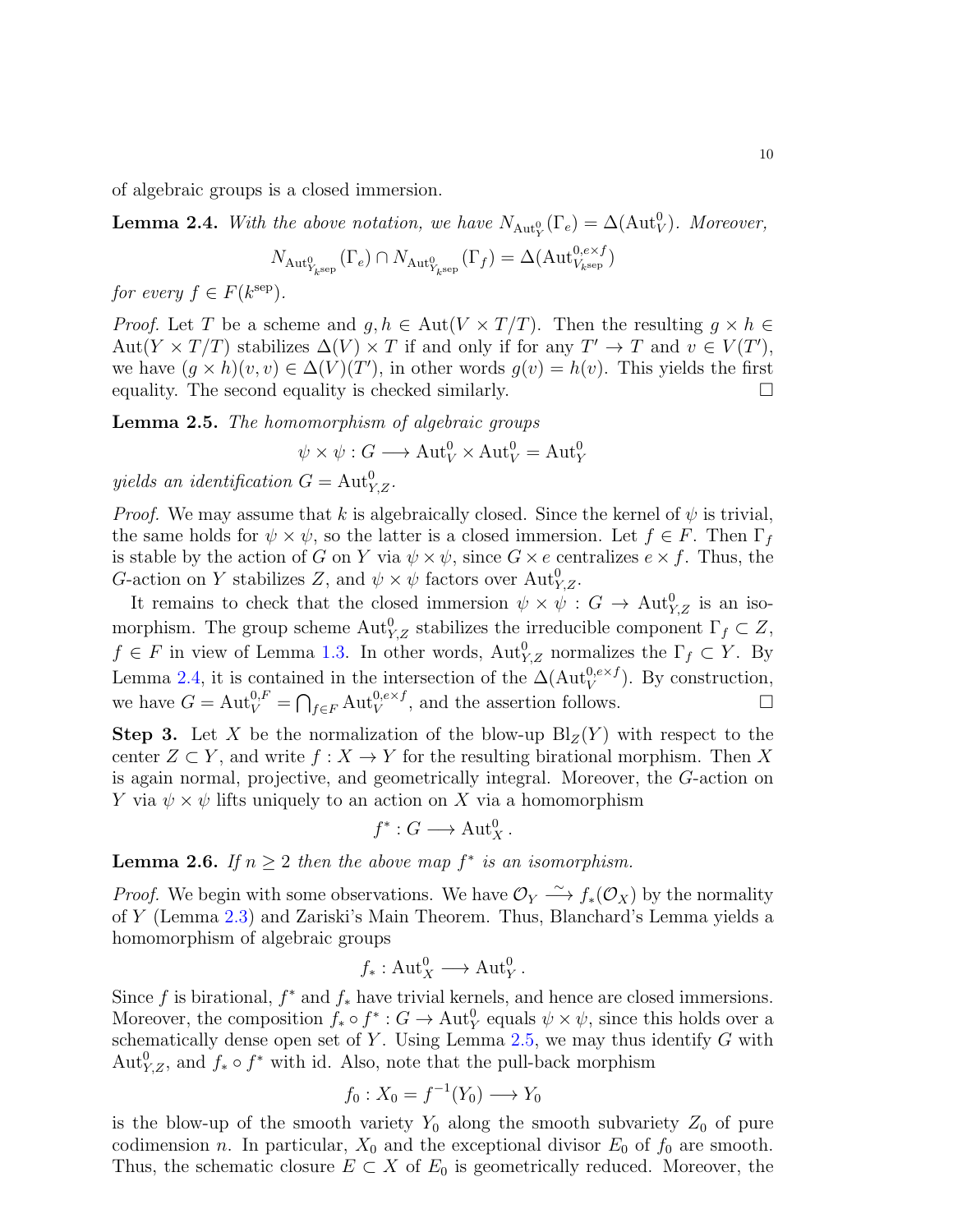schematic image of E in Y is Z, since  $f_0(E_0) = Z_0$  is schematically dense in Z (but E may be strictly contained in the exceptional locus of  $f$ ).

We now show that the closed immersion  $f^*$  is an isomorphism, by checking that it is surjective on  $k^{\text{alg}}$ -points and on Lie algebras (Lemma [1.6\)](#page-5-0). We may thus assume k algebraically closed. Then  $\text{Aut}^0_X(k)$  stabilizes the exceptional locus of f, and hence its irreducible components (Lemma [1.3\)](#page-4-1). Thus,  $\text{Aut}^0_X(k)$  stabilizes E, and hence Z. This shows that  $f^*$  is surjective on  $k$ -points.

Next, we show that  $\text{Lie}(f^*) : \text{Lie}(G) \to \text{Lie}(\text{Aut}_X^0)$  is surjective. For this, we use a rigidity property of the exceptional divisor  $E_0$ . We have an exact sequence of coherent sheaves on  $X_0$ :

$$
0 \longrightarrow \mathcal{O}_{X_0} \longrightarrow \mathcal{O}_{X_0}(E_0) \longrightarrow \mathcal{O}_{E_0}(E_0) \longrightarrow 0,
$$

and hence an exact sequence on  $Y_0$ 

$$
0 \longrightarrow f_{0,*}(\mathcal{O}_{X_0}) \longrightarrow f_{0,*}(\mathcal{O}_{X_0}(E_0)) \longrightarrow f_{0,*}(\mathcal{O}_{E_0}(E_0)) \longrightarrow R^1f_{0,*}(\mathcal{O}_{X_0}).
$$

Moreover,  $f_{0,*}(\mathcal{O}_{X_0})=\mathcal{O}_{Y_0}$  by Zariski's Main Theorem again;  $f_{0,*}(\mathcal{O}_{X_0}(E_0))=\mathcal{O}_{Y_0}$ as codim<sub>Y<sub>0</sub></sub>  $f_0(E_0) = n \ge 2$ ; and  $R^1 f_{0,*}(\mathcal{O}_{X_0}) = 0$  by [\[1\]](#page-19-24), Exposé VII, Lemme 3.5. Thus, we have  $f_{0,*}(\mathcal{O}_{E_0}(E_0)) = 0$ . In particular,  $H^0(E_0, \mathcal{O}_{E_0}(E_0)) = 0$ .

Now let  $D \in \text{Lie}(\text{Aut}_X^0) = \text{Der}(\mathcal{O}_X)$ . Then D induces  $D_0 \in \text{Der}(\mathcal{O}_{X_0}) =$  $H^0(X_0, \Theta_{X_0})$ . Let  $\mathcal{N}_{E_0} = \mathcal{O}_{E_0}(E_0)$ , then the image of  $D_0$  under the composition  $\Theta_{X_0} \to \Theta_{X_0}|_{E_0} \to \mathcal{N}_{E_0}$  is 0. As  $H^0(E_0, \mathcal{N}_{E_0}) = \text{Hom}_{X_0}(\mathcal{I}_{E_0}, \mathcal{O}_{X_0}/\mathcal{I}_{E_0})$  where  $\mathcal{I}_{E_0} = \mathcal{O}_{E_0}(-E_0)$ , this means that  $D_0 \in \text{Der}(\mathcal{O}_{X_0}; \mathcal{I}_{E_0})$  (the derivations of  $\mathcal{O}_{X_0}$ which preserve the sheaf of ideals of  $E_0$ ). In view of Lemma [1.1,](#page-3-0) it follows that  $D \in \text{Der}(\mathcal{O}_X; \mathcal{I}_E)$ . So the image of D in  $\text{Der}(\mathcal{O}_Y)$  lies in  $\text{Der}(\mathcal{O}_Y; \mathcal{I}_Z)$  (as follows e.g. from Lemma [1.1](#page-3-0) again). Since  $Der(\mathcal{O}_Y; \mathcal{I}_Z) = Lie(G)$  by Lemma [2.5,](#page-9-1) this completes the proof.  $\Box$ 

It remains to treat the case where  $n = 1$ . Then Y is a surface, and Z a curve. Choose an elliptic curve E with origin 0. Then  $\text{Aut}_{E,0}^0$  is trivial, and hence we obtain  $\text{Aut}_{Y,Z}^0 \overset{\sim}{\to} \text{Aut}_{Y \times E,Z \times 0}^0$  by Blanchard's Lemma. In view of Lemma [2.5,](#page-9-1) we thus have  $G \stackrel{\sim}{\to} \text{Aut}_{Y \times E, Z \times 0}^0$ , where  $Y \times E$  is a threefold, and  $Z \times 0$  a curve. We now consider the normalized blow-up X of  $Y \times E$  along  $Z \times 0$ , and argue as in the proof of Lemma [2.6](#page-9-2) to get  $G \simeq \text{Aut}_X^0$ .

Remark 2.7. Let G be a smooth connected algebraic group of dimension 1. If the ground field k is perfect, then G is either an elliptic curve, or the additive group  $\mathbb{G}_a$ , or a k-form of the multiplicative group  $\mathbb{G}_m$ . In each of these cases, one may easily construct a smooth projective surface X such that  $G \simeq \text{Aut}_X^0$  (see the end of Section 2.1 in [\[4\]](#page-19-11) for details). As a consequence, Theorem [2.1](#page-6-1) holds with  $\dim(X) = 2n$ .

If k is imperfect, then we get in addition the non-trivial k-forms of  $\mathbb{G}_a$ ; these are described in [\[29\]](#page-20-4). Given such a k-form  $G$ , is there a normal projective surface X such that  $G \simeq \text{Aut}_X^0$ ? If the answer is affirmative, then Theorem [2.1](#page-6-1) holds again with  $\dim(X) = 2n$ . We have just seen that there is a normal projective threefold X with  $G \simeq \text{Aut}_X^0$ , but one may check that there is no normal projective curve satisfying this assertion.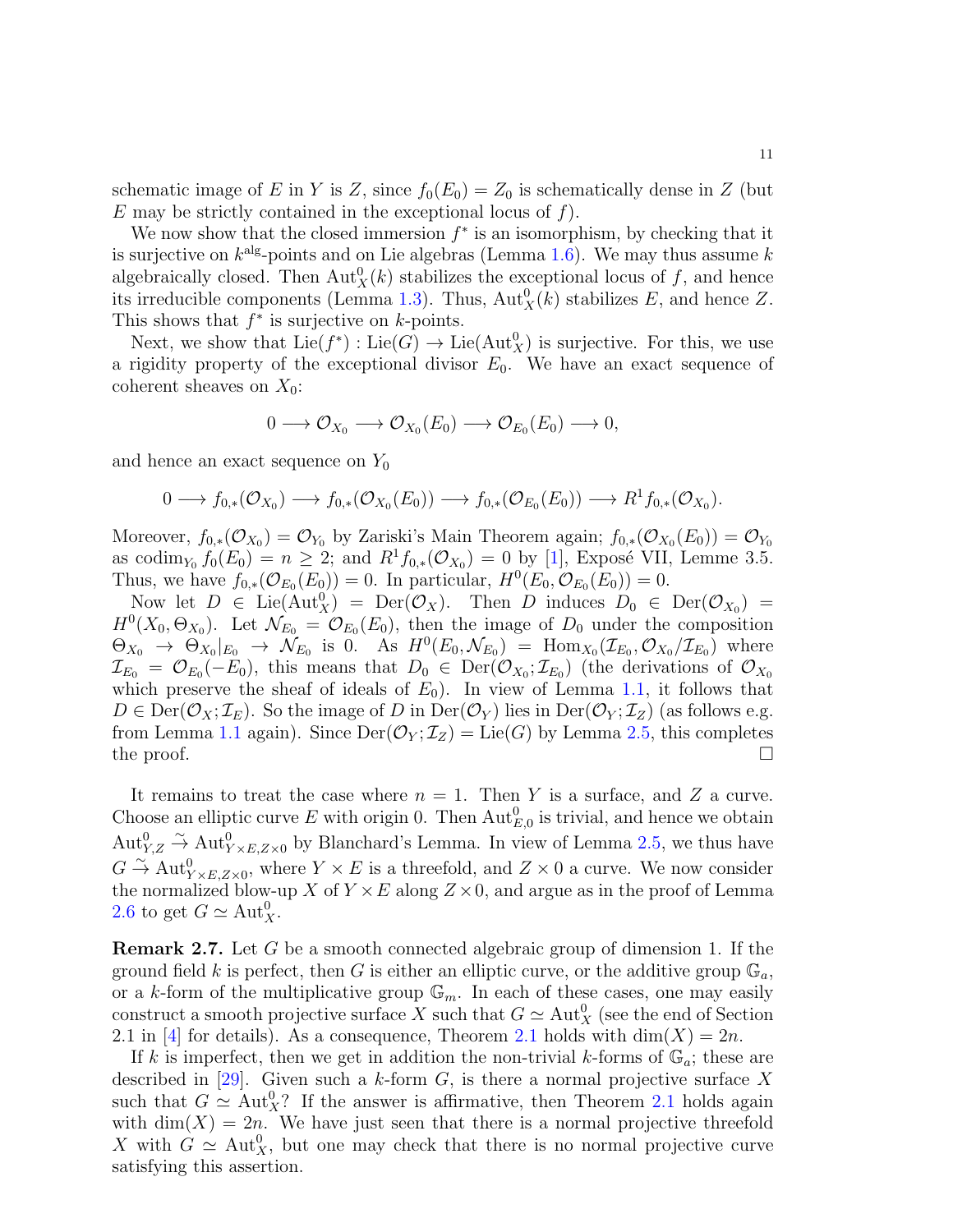## 3. FITTING IDEALS FOR KÄHLER DIFFERENTIALS

<span id="page-11-0"></span>One crucial idea to prove Theorem [2.1](#page-6-1) for non-smooth algebraic groups is to control actions via Fitting ideals for Kähler differentials. In this section we collect some more or less obvious facts, which turn out to be very useful. Let us start by recalling the theory of Fitting ideals (compare [\[9\]](#page-19-25) and [\[8\]](#page-19-26), Section 20.2): Suppose  $M$  is a module of finite presentation over some commutative ring  $R$ , and choose a particular presentation

$$
R^{\oplus n}\stackrel{P}{\longrightarrow} R^{\oplus m}\longrightarrow M\longrightarrow 0.
$$

Let  $a_i \text{ }\subset R$  be the ideal generated by the  $(m - i)$ -minors of the matrix  $P \in$ Mat<sub>m×n</sub>(R), for any integer  $i \leq m$ . Then  $\mathfrak{a}_m$  is the unit ideal,  $\mathfrak{a}_{m-1}$  is generated by the matrix entries, and we have  $\mathfrak{a}_i \supset \mathfrak{a}_{i-1}$  according to Laplace expansion for determinants. It turns out that these ideals depend only on the module rather than the presentation, and one calls them Fitting ideals  $Fitt_i(M) = \mathfrak{a}_i$ . Note that  $Fitt_m(M) = R$ , and our definition extends to all integers by setting  $Fitt_i(M) = R$ for  $i > m$ . One immediately sees that  $Fitt_{i+1}(M \oplus R) = Fitt_i(M)$ . Also note that the annihilator ideal  $\mathfrak{b} = \text{Ann}_R(M)$  is related to Fitting ideals by the formulas  $\mathfrak{b} \cdot \text{Fitt}_{i+1} \subset \text{Fitt}_{i}(M)$  and  $\mathfrak{b} \subset \text{Fitt}_{0}(M) \subset \mathfrak{b}^{m}$ .

Obviously Fitting ideals commute with arbitrary base change, in particular with localizations. This leads to the following generalization: Let  $\mathscr F$  be a quasicoherent sheaf of finite presentation on some scheme X. Then the Fitting ideals for  $M =$  $\Gamma(U,\mathscr{F})$  for the various affine open sets  $U = \text{Spec}(R)$  are compatible, thus define a quasicoherent sheaf of Fitting ideals Fitt<sub>i</sub>( $\mathscr{F}) \subset \mathscr{O}_X$ . Let us write  $X_i \subset X$  for the corresponding closed subscheme. By the Nakayama Lemma, the complementary open set  $U_i \subset X$  is the locus of all points a having an open neighborhood U such that  $\mathscr{F}|U$  can be written as a quotient of  $\mathscr{O}_U^{\oplus i}$  $U$ . The crucial point here is that the Fitting ideal endows the closed set  $X_i \subset X$  with an intrinsic scheme structure, compatible with base change along any  $X' \to X$ . The inclusion of ideals  $Fitt_i(\mathscr{F}) \supset Fitt_{i-1}(\mathscr{F})$ correspond to inclusions of subschemes  $X_i \subset X_{i-1}$ .

Now let k be a ground field, and X a k-scheme of finite type. Then the sheaf of Kähler differentials  $\Omega_X^1 = \Omega_{X/k}^1$  is coherent, and hence quasicoherent and of finite presentation. Consider the Fitting ideals  $Fitt_i(\Omega^1_X)$  and the resulting closed subschemes  $X_i \subset X$ .

<span id="page-11-1"></span>**Proposition 3.1.** Assume that  $X$  is a  $G$ -scheme for some group scheme  $G$ . Then the closed subschemes  $X_i \subset X$  are G-stable.

*Proof.* We have to check that for any scheme T, each T-valued point  $g \in G(T)$ normalizes the base change  $X_i \times T$ . Since Kähler differentials and Fitting ideals commute with base change, it suffices to show that  $X_i$  is stable with respect to any T-automorphism  $g: X \times T \to X \times T$ . Such an automorphism induces a bijection  $\varphi: g^*(\Omega^1_{X\times T/T})\to \Omega^1_{X\times T/T}$ , and thus  $Fitt_i(g^*\Omega^1_{X\times T/T}) = Fitt_i(\Omega^1_{X\times T/T})$ . On the other hand, we have  $g^{-1} \text{Fitt}_i(\Omega^1_{X \times T/T}) \cdot \mathscr{O}_{X \times T} = \text{Fitt}_i(g^* \Omega^1_{X \times T/T})$ , again because Fitting ideals commute with base change. So we see that  $g: X \times T \to X \times T$  sends the ideal corresponding to  $X_i \times T \subset X \times T$  to itself, and thus normalizes  $X_i \times T$ .  $\Box$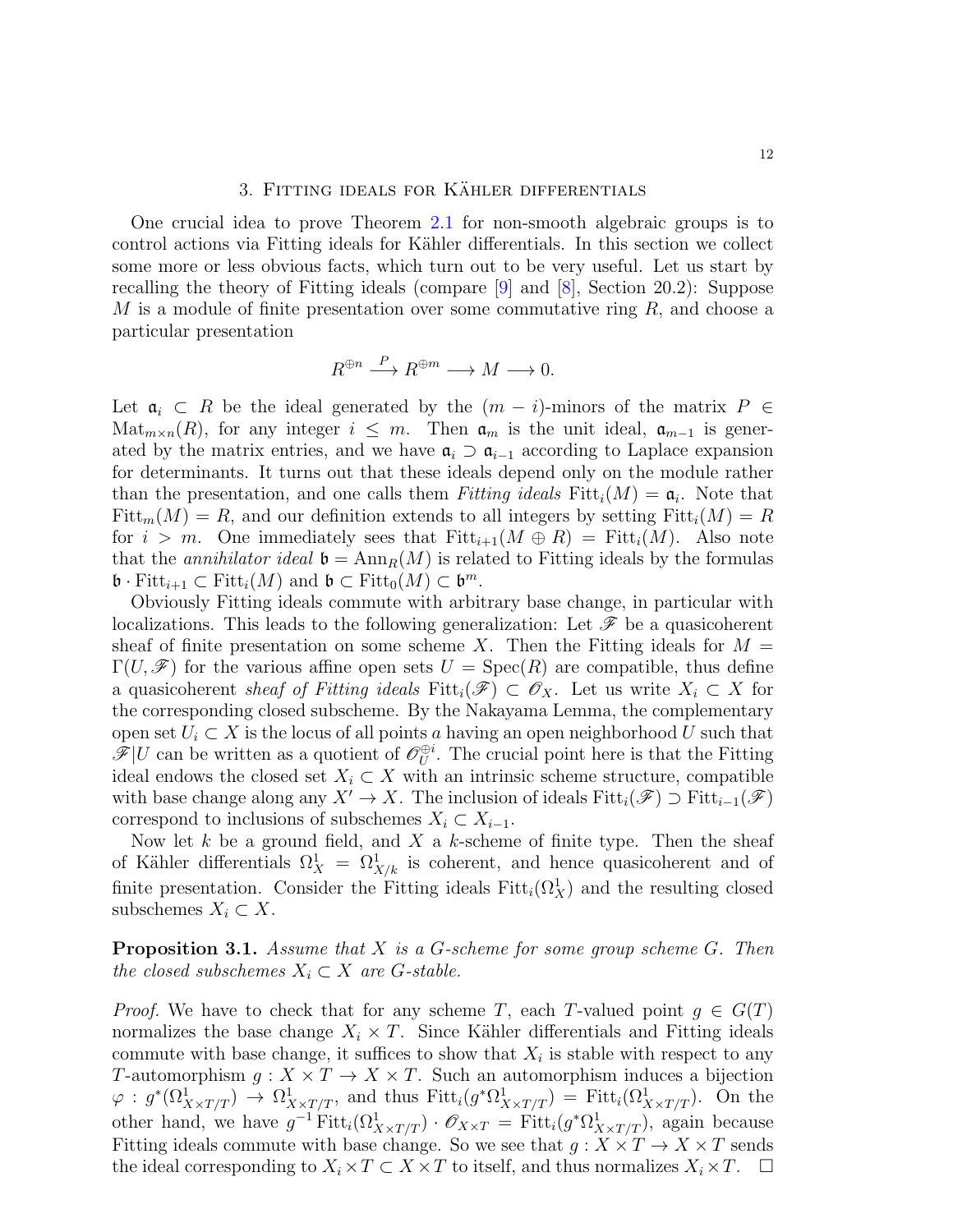Let X and Y be schemes that are separated and of finite type, and  $f: X \to Y$ be a proper morphism with  $f_*(\mathscr{O}_X) = \mathscr{O}_Y$ , and suppose that a connected algebraic group  $G$  acts on  $X$ . According to Blanchard's Lemma, there is a unique  $G$ -action on Y making the morphism f equivariant. Let  $X_i \subset X$  be the closed subscheme defined by  $Fitt_i(\Omega^1_X)$ , and denote its schematic image by  $Z_i \subset Y$ .

**Corollary 3.2.** In the above setting, the closed subschemes  $Z_i \subset Y$  are G-stable.

*Proof.* This follows by combining Lemma [1.1](#page-3-0) and Proposition [3.1.](#page-11-1)  $\Box$ 

#### 4. Computations with Rees rings

<span id="page-12-0"></span>Let k be a field, and  $R = k[x_1, \ldots, x_n]$  be the polynomial ring in  $n \geq 1$  indeterminates  $x_i$ . Fix some integers  $1 \leq s \leq n$  and  $v_s, \ldots, v_n \geq 1$ , and consider the ideal

$$
\mathfrak{a}=(x_s^{v_s},\ldots,x_n^{v_n}).
$$

We then form the *Rees ring R*[ $\alpha$ T], which is the subring inside the polynomial ring  $R[T]$  generated by the homogeneous elements  $x_s^{v_s}T, \ldots, x_n^{v_n}T$ . We now seek to understand, from a purely algebraic view, a certain Fitting ideal for the Kähler differentials  $\Omega_{R[\mathfrak{a}T]}^1 = \Omega_{R[\mathfrak{a}T]/k}^1$ . This bears geometric consequences, because the homogeneous spectrum of the Rees ring is the blow-up of  $\mathbb{A}^n = \text{Spec}(R)$  with respect to the center  $Z = \text{Spec}(R/\mathfrak{a})$ .

The Rees ring  $R[\mathfrak{a}T]$  is generated as a graded k-algebra by the homogeneous elements

$$
x_1, \ldots, x_n
$$
 and  $x_s^{v_s}T, \ldots, x_n^{v_n}T$ .

Between these generators we have the obvious relations  $x_i^{v_i} \cdot x_j^{v_j} T = x_j^{v_j}$  $y_j^{v_j} \cdot x_i^{v_i} T$  for all  $s \leq i \leq j \leq n$ , and these actually generate the ideal of all relations. Indeed, the canonical morphism  $Sym^{\bullet}(\mathfrak{a}) \to R[\mathfrak{a}T]$  is bijective, and the obvious relations generate the ideal of all relations for the symmetric algebra (see [\[25\]](#page-19-27), Theorem 1 and Lemma 2). In turn,  $\Omega_{R[\mathfrak{a}T]}^1$  is generated as module over the Rees ring by  $2n-s+1$  differentials  $dx_1, \ldots, dx_n, d(x_s^{v_s}T), \ldots, d(x_n^{v_n}T)$ . These are only subject to the  $\binom{n-s+1}{2}$  $a_2^{s+1}$ ) relations  $d(x_i^{v_i} \cdot x_j^{v_j} T) = d(x_j^{v_j})$  $y_j^{v_j} \cdot x_i^{v_i} T$ .

We now assume that the ground field k has characteristic  $p > 0$ , and that there is an integer  $s \leq l < n$  such that p divides the the exponents  $v_s, \ldots, v_l$  whereas  $v_{l+1} = \ldots = v_n = 1$ . This ensures

$$
d(x_i^{v_i}) = v_i x_i^{v_i - 1} dx_i = \begin{cases} 0 & \text{if } i \leq l; \\ dx_i & \text{else.} \end{cases}
$$

The following result computes one Fitting ideal for the Kähler differentials outside the locus defined by the irrelevant ideal  $R[\mathfrak{a}T]_+ = (x_s^{v_s}T, \ldots, x_n^{v_n}T)$ :

<span id="page-12-1"></span>Theorem 4.1. Assumptions as above. Then the two ideals

 $Fitt_{n+s+l-1}(\Omega^1_{R[\mathfrak{a}T]}) \quad and \quad (x_s^{v_s}, \ldots, x_n^{v_n}, x_s^{v_s}T, \ldots, x_l^{v_l}T)$ 

in the Rees ring R[ $\alpha$ T] induce the same ideals in the localization R[ $\alpha$ T]<sub>g</sub>, for any  $g = x_r^{v_r}T, s \leq r \leq n.$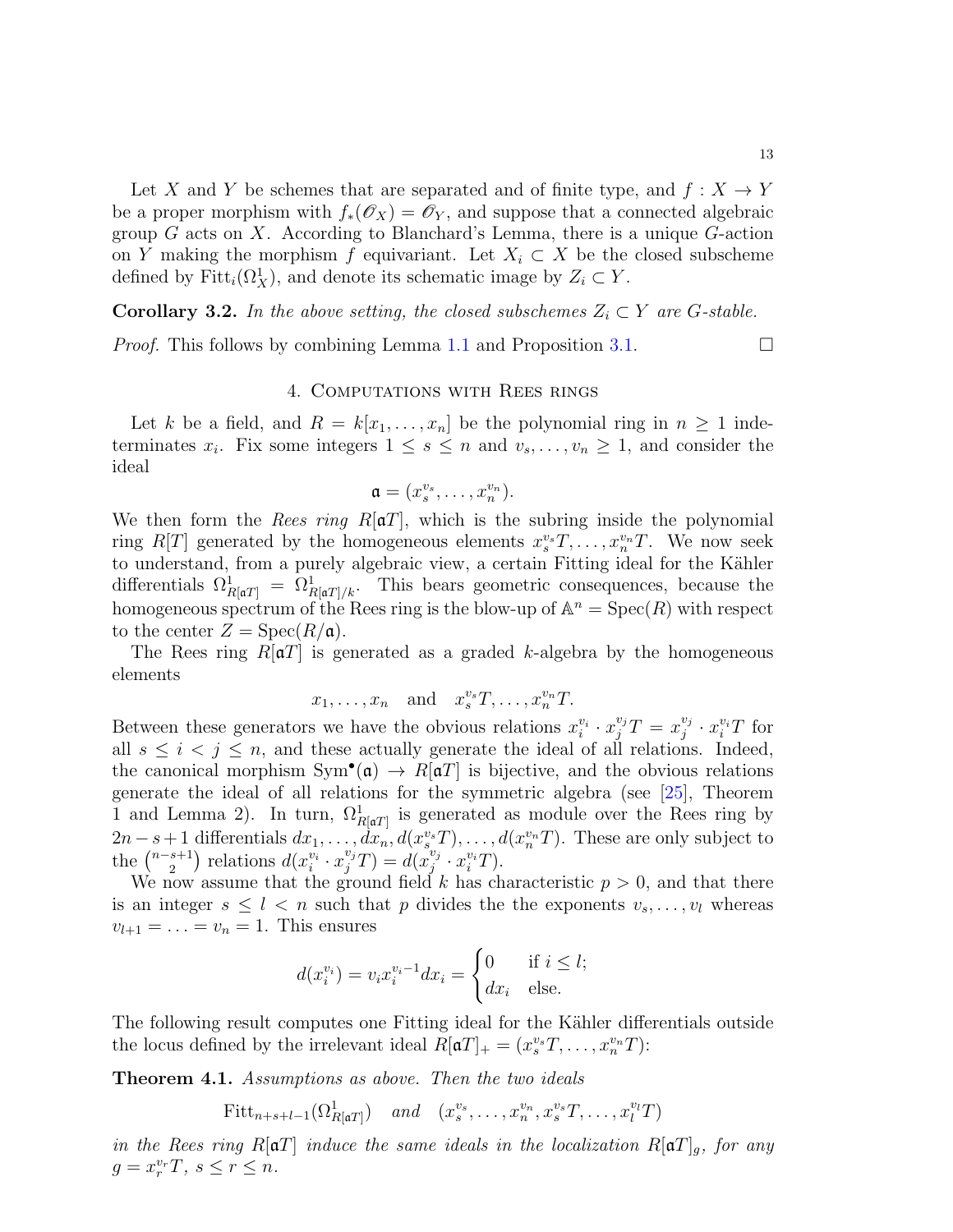*Proof.* We first reduce the problem to the case  $s = 1$ . Consider the subrings  $R_0 = k[x_1, \ldots, x_{s-1}]$  and  $R' = k[x_s, \ldots, x_n]$  inside the Rees ring, and the ideal  $\mathfrak{a}' = (x_s^{v_s}, \ldots, x_n^{v_n})$  inside R'. We then have a tensor product decomposition

$$
R[\mathfrak{a}T] = k[x_1, \ldots, x_{s-1}, x_s, \ldots, x_n, x_s^{v_s}T, \ldots, x_n^{v_n}T] = R_0 \otimes_k R'[\mathfrak{a}'T]
$$

of the Rees ring, and thus a direct sum decomposition

$$
\Omega^1_{R[{\mathfrak a} T]} = \left( \Omega^1_{R_0} \otimes_{R_0} R[{\mathfrak a} T] \right) \oplus \left( \Omega^1_{R'[{\mathfrak a}' T]/k} \otimes_{R'[{\mathfrak a}' T]} R[{\mathfrak a} T] \right)
$$

for the Kähler differentials (see  $[8]$ , Proposition 16.5). Using that the summand on the left is free of rank  $s - 1$ , we infer

$$
\text{Fitt}_{n+l+s-1}(\Omega^1_{R[\mathfrak{a}T]})=\text{Fitt}_{n+l}(\Omega^1_{R'[\mathfrak{a}'T]})\otimes_{R'[\mathfrak{a}'T]}R[\mathfrak{a}T].
$$

This reduces our problem to the case  $s = 1$ .

In this situation, we have  $2n$  generators, which come in three kinds, namely

 $dx_1, \ldots, dx_l$  and  $dx_{l+1}, \ldots, dx_n$  and  $d(x_1^{v_1}T), \ldots, d(x_n^{v_n}T)$ .

Likewise, we group the relations into three types, using the product rule and our assumptions on the exponents: First we have the  $\binom{l}{2}$  $i<sub>2</sub>$ ) relations

(1) 
$$
x_i^{v_i} \cdot d(x_j^{v_j}T) - x_j^{v_j} \cdot d(x_i^{v_i}T), \quad 1 \le i < j \le l.
$$

Then there are the  $l(n-l)$  relations

$$
(2) \qquad x_i^{v_i} \cdot d(x_j T) - x_j \cdot d(x_i^{v_i} T) - x_i^{v_i} T \cdot d(x_j), \quad 1 \le i \le l \text{ and } l+1 \le j \le n.
$$

Finally, the remaining  $\binom{n-l}{2}$  $\binom{-l}{2}$  relations take the form

$$
(3) \qquad x_i\cdot d(x_jT)+x_jT\cdot dx_i-x_j\cdot d(x_iT)-x_iT\cdot dx_j,\quad l+1\leq i
$$

Recall that we assume  $p \mid v_i$  for  $s \leq i \leq l$ , and  $v_{l+1} = \ldots = v_n = 1$ , which indeed enters in the above formulas. Using these generators and relations, we obtain a presentation of  $\Omega^1_{R[\mathfrak{a}T]}$  by a matrix P of size  $2n \times \binom{n}{2}$  $n_2$ ). Since we have three kinds of generators and three types of relations, one can view  $P$  as a block matrix with  $3 \cdot 3 = 9$  blocks, roughly indicated as follows:

(4) 
$$
P = \begin{pmatrix} x_j T \\ -x_i^{v_i} T \\ -x_j^{v_j} & -x_j \\ x_i^{v_i} & x_i^{v_i} & -x_j \\ x_i^{v_i} & x_i^{v_i} & -x_j \\ x_i & x_i & x_i \end{pmatrix}
$$

Note that the columns of P are indexed by the 2-element subsets  $\{i, j\} \subset \{1, \ldots, n\}$ , which we regard as  $1 \leq i < j \leq n$ , equipped with the lexicographic order. Also note that each column contains either two, three or four non-zero entries, and that all three upper blocks are zero.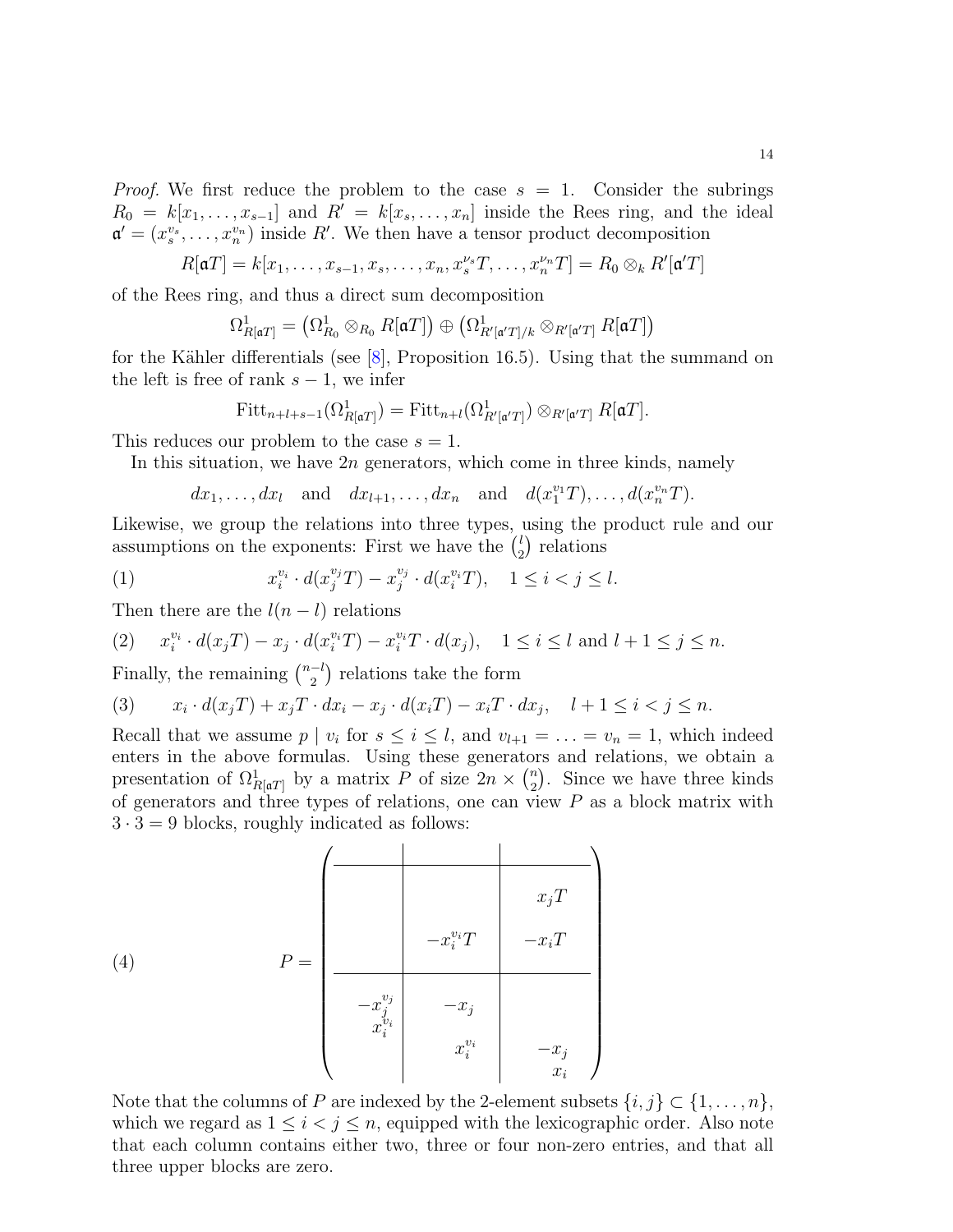We have to gain control on the minors of size  $2n-(n+l) = n-l$ , after localization of  $g = x_r^{v_r} T$  with fixed  $1 \le r \le n$ . The case  $l = n - 1$  can be dealt with immediately: Then the minors in question are just the matrix entries, and the assertion becomes obvious. Note that in this case, the three blocks to the right are empty. From now on, we assume that  $l \leq n-2$ , such that the blocks on the right are non-empty.

Suppose  $r \leq l$ . After renumbering, we may assume  $r = 1$ . Now look at the central block: The  $n - l$  rows indexed by  $\{i, j\}$  with  $i = 1$  and  $l + 1 \leq j \leq n$  yield a scalar submatrix of the form  $x_1^{v_1}T \cdot E_{n-l}$ , whose scalar  $x_1^{v_1}T = g$  is invertible in the localization  $R[\mathfrak{a}T]_q$ . Here  $E_{n-l}$  denotes the identity matrix of size  $(n-l) \times (n-l)$ . Consequently, the Fitting ideal becomes the unit ideal upon localization, and the same obviously holds for the ideal  $\mathfrak{b} = (x_1^{v_1}, \ldots, x_n^{v_n}, x_1^{v_1}T, \ldots, x_l^{v_l}T)$ .

We now suppose  $r \geq l + 1$ . Our task is to verify the equality

$$
\text{Fitt}_{n+l}(\Omega^1_{R[\mathfrak{a}T]})_g = \mathfrak{b}_g
$$

of ideals in  $R[\mathfrak{a}T]_q$ . After renumbering, we may assume  $r = l+1$ , so that  $g = x_{l+1}T$ . We first check that every generator of **b** is contained in the localized Fitting ideal. The trick is to examine the right middle block: Removing its first row and keeping the  $n - l - 1$  columns indexed by  $\{i, j\}$  with  $i = l + 1$  and  $l + 2 \leq j \leq n$  yields the scalar submatrix  $-gE_{n-l-1}$ . Now fix some  $i \leq l$  and look at the central block: Its column corresponding to  $\{i, l + 1\}$  has as single entry  $-x_i^{v_i}T$ . We infer that P contains an upper triangular submatrix of the form

$$
\begin{pmatrix} -x_i^{v_i}T & * \\ 0 & -gE_{n-l-1} \end{pmatrix} \in \text{Mat}_{n-d}(R[\mathfrak{a}T])
$$

and conclude that  $x_i^{v_i}T$  is contained in the localized Fitting ideal, for all  $1 \leq i \leq l$ . But then also  $x_i^{v_i} = x_{l+1}/g \cdot x_i^{v_i}T$  belongs to it. For  $j \geq l+1$ , we use the lower middle block to produce a submatrix of the form

$$
\begin{pmatrix} * & -gE_{n-l-1} \\ -x_j & 0 \end{pmatrix} \in \text{Mat}_{n-d}(R[\mathfrak{a}T]).
$$

Now Laplace expansion reveals that  $x_j$  belongs to the localized Fitting ideal.

It remains to verify that the localized Fitting ideal is contained in  $\mathfrak{b}_q$ , which is the most difficult part of the argument. Note that all but the entries from the right middle block  $B$  already belong to  $\mathfrak b$ . We seek to remove the critical entries from the matrix by using elementary row and column operations. For this we have to inspect B in more detail. In light of the lexicographic order on the indices  $\{i, j\}$ , it takes the form

$$
B = \begin{pmatrix} x_{l+2}T & \cdots & x_nT & 0 & \cdots & 0 \\ -g & & & & \\ & \ddots & & & \\ & & -g & & \end{pmatrix},
$$

with  $n-l$  rows and  $\binom{n-l}{2}$  $\binom{-l}{2}$  columns. Note that the columns to the left have indices  ${i, j}$  with  $i = l + 1$  and  $l + 2 \leq j \leq n$ . To proceed, we perform elementary row operations over the localization  $R[\mathfrak{a}T]_g$  to remove the entries  $x_{l+2}T, \ldots, x_nT$ from the top row. The crucial observation is that this process does not afflict the remaining zeros in the top row: For any index  $\{j, j'\}$  with  $l + 2 \le j < j' \le n$  the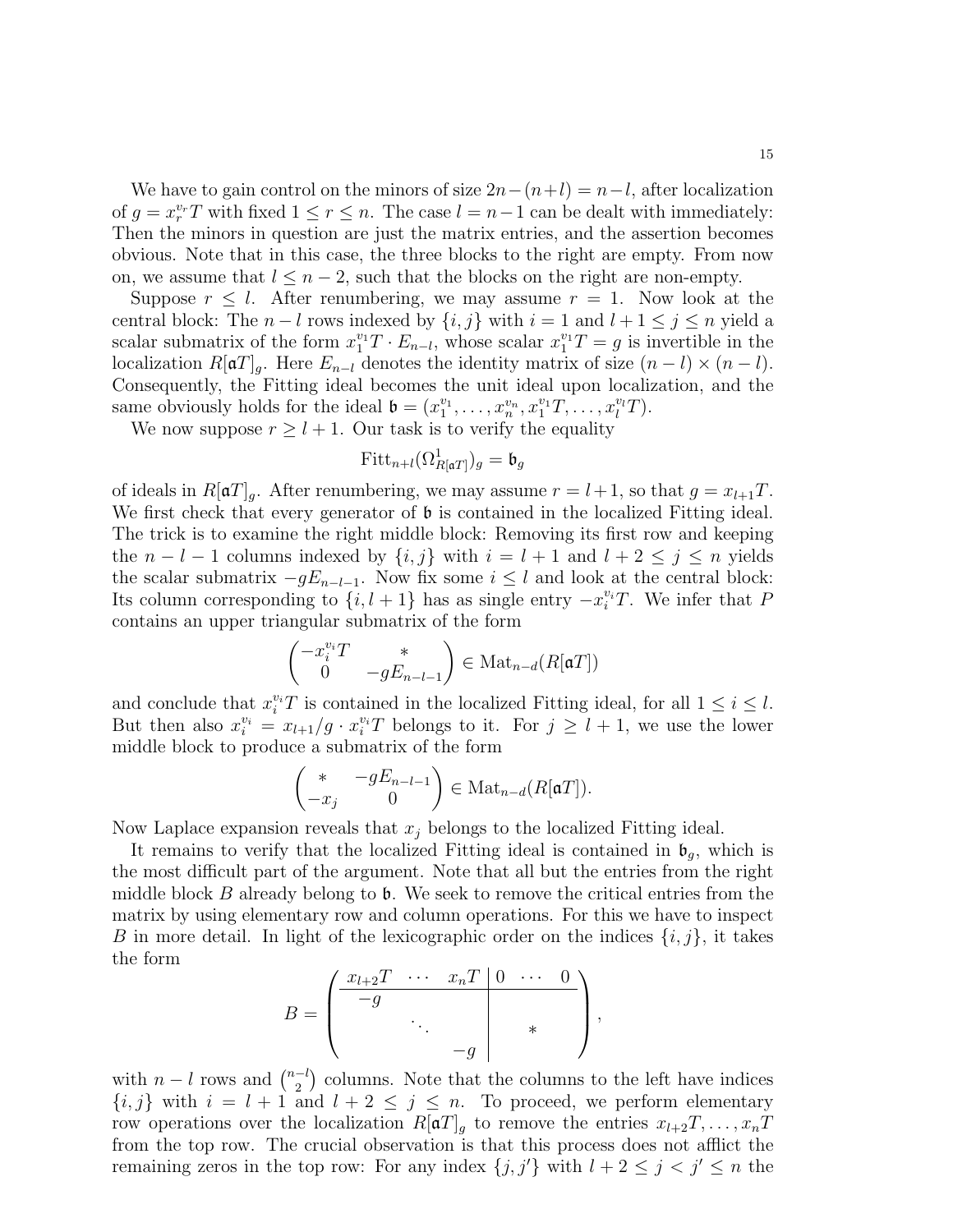corresponding column in B contains two non-zero entries, namely  $x_{j'}T$  and  $-x_{j}T$ . The combined row operations add

$$
\frac{x_j T}{-g} \cdot (x_{j'} T) + \frac{x_{j'} T}{-g} \cdot (-x_j T) = 0
$$

into the  $\{j, j'\}$ -position of the top row. Summing up, the top row becomes trivial. Performing additionally elementary column operations, we make the lower right block zero as well.

Now examine the effect of the above elementary row and column operations on the whole matrix  $P$ . The result is a matrix  $P'$  of the form

$$
P' = \begin{pmatrix} 0 & 0 & 0 \\ \frac{*}{*} & * & B' \\ \frac{*}{*} & * & * \end{pmatrix},
$$

where  $B' = \begin{pmatrix} 0 & 0 \\ -gE_{n-l-1} & 0 \end{pmatrix}$ , and all entries from the \*-blocks belong to the ideal  $\mathfrak{b}_g$ . Performing further elementary row and column operations, we may assume that in P' also the neighbors to the left and below of the subblock  $-gE_{n-l-1}$  become zero. Clearly, the entries in the ∗-blocks still belong to the ideal  $\mathfrak{b}_g$ . As explained in [\[8\]](#page-19-26), page 493 our localized ideal  $\text{Fitt}_{n+l}(\Omega^1_{R[\mathfrak{a}T]})_g$ , which is generated by the  $(n-l)$ -minors of the matrix  $P'$ , is also generated by the entries of the submatrix  $Q'$  obtained by removing the rows and columns passing through the subblock  $-qE_{n-l-1}$ . It follows that the localized Fitting ideal must belong to  $\mathfrak{b}_q$ .

We now translate the above result into more geometric form: Set  $Y = \mathbb{A}^n =$  $Spec(R)$  and  $Z = Spec(\overline{R})$ , where  $\overline{R} = R/\mathfrak{a}$ . Form the blow-up  $X = Bl_Z(Y)$  and let  $f: X \to Y$  be the ensuing morphism. The exceptional divisor  $E = f^{-1}(Z)$  is the homogeneous spectrum of

$$
R[\mathfrak{a}T] \otimes_R \bar{R} = \bar{R}[x_s^{v_s}T, \ldots, x_n^{v_n}T].
$$

This gives an identification  $E = \mathbb{P}_{\bar{R}}^{n-s}$ , and we may regard the generators  $x_i^{v_i}T$  as global sections for the invertible sheaf  $\mathscr{O}_X(1) = \mathscr{O}_X(-E)$ .

<span id="page-15-0"></span>**Corollary 4.2.** In the above setting, the closed subscheme  $X' \subset X$  corresponding to the Fitting ideal Fitt<sub>n+s+l</sub>-2 $(\Omega_X^1)$  is the linear subscheme inside the exceptional divisor  $E = \mathbb{P}_{\bar{R}}^{n-s}$  given by the equations  $x_i^{v_i}T = 0$  for  $s \leq i \leq l$ . If furthermore  $n \geq l+1$ , then the schematic image of X' coincides with the center  $Z \subset Y$ .

*Proof.* Write  $S = R[\mathfrak{a}T]$  for the Rees ring, and fix one of the homogeneous generators  $g = x_i^{v_i}$  of degree one. Consider the localization  $S_g$  and its degree-zero part  $S_{(g)}$ . The latter defines the basic open set  $D_+(g) = \text{Spec}(S_{(g)})$  inside the blow-up  $X =$ Proj(S). According to [\[15\]](#page-19-28), paragraph (2.2.1) the canonical map  $S_{(g)} \otimes_k k[T^{\pm 1}] =$  $S_{(g)}[T^{\pm}] \to S_g$  given by the assignment  $T \mapsto g/1$  is bijective. In turn, we get a decomposition

$$
\Omega^1_{S_g} = (\Omega^1_{S_{(g)}} \otimes_{S_{(g)}} S_g) \oplus (\Omega^1_{k[T^{\pm 1}]} \otimes_{k[T^{\pm 1}]} S_g),
$$

by [\[8\]](#page-19-26), Proposition 16.5. The summand on the right is free of rank one, and we conclude that the j-th Fitting ideal for  $\Omega_{S_g}^1$  inside  $S_g$  is induced from the  $(j-1)$ -th Fitting ideal for  $\Omega_{S_{(g)}}^1$  inside the homogeneous localization  $S_{(g)}$ .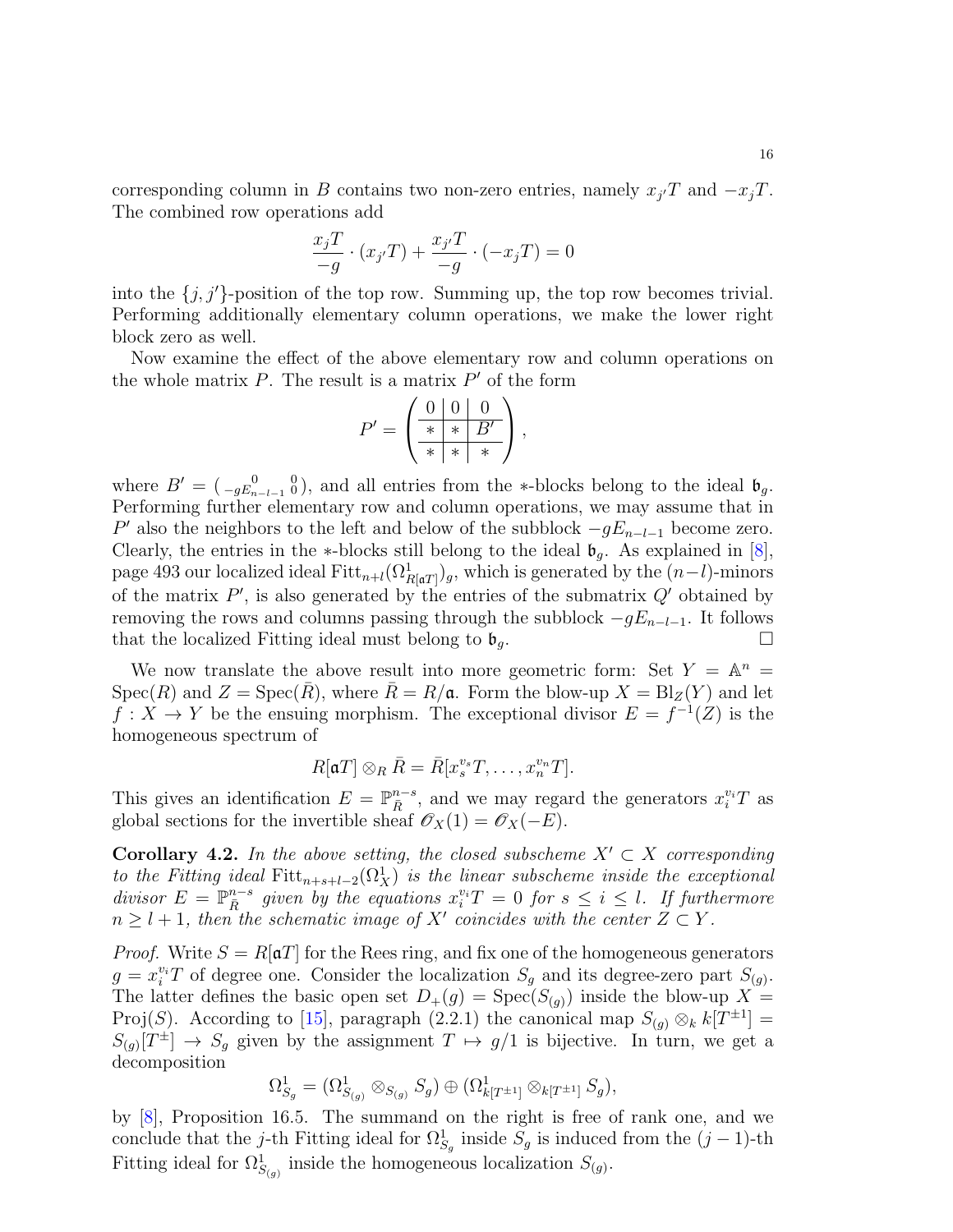We now apply Theorem [4.1](#page-12-1) with  $j = n + s + l - 1$ , and see that X' is contained in the exceptional divisor  $E = \mathbb{P}_{\bar{R}}^{n-s}$ . In fact, it is a linear subscheme of codimension  $l - s + 1$ . We thus have  $X' = \mathbb{P}_{\bar{R}}^d$  with  $d = (n - s) - (l - s + 1) = n - l - 1$ . The schematic image is given by the spectrum of  $H^0(X', \mathcal{O}_{X'})$ . Under the additional condition  $n \geq l + 1$  we have  $d \geq 0$ , and this ring of global sections is indeed R.  $\Box$ 

### 5. The non-smooth case

<span id="page-16-0"></span>This section contains the proof of Theorem [2.1](#page-6-1) in the case that G is non-smooth. Then our ground field k has characteristic  $p > 0$ . The proof requires some preparation and appears at the end of the section.

Let us first consider the following situation: Suppose that G acts freely on some geometrically integral scheme of finite type  $V$ . Then there exists a dense open  $G$ stable set  $V_0 \subset V$  such that the quotient  $V_0/G$  exists as a scheme,  $V_0/G$  is of finite type, and the projection  $V_0 \to V_0/G$  is an G-torsor (see [\[6\]](#page-19-12), Exposé V, Théorème 8.1). We may also assume that  $V_0$  is smooth by using Lemma [1.2;](#page-4-0) then  $V_0/G$  is smooth as well.

Replacing V with  $V_0$ , we may therefore assume that V is smooth and the total space of some G-torsor  $V \to V/G$ , where  $V/G$  is a smooth scheme of finite type. We thus find a finite étale subscheme  $F \subset V/G$ . The cartesian square



defines a G-stable closed subscheme  $W \subset V$ . We now consider the blow-up  $U =$  $\text{Bl}_W(V)$ , and write  $f: U \to V$  for the ensuing morphism. Define integers by the equations

<span id="page-16-2"></span>(5) 
$$
n = \dim(V)
$$
 and  $s - 1 = \dim(G)$  and  $l = \dim_k(\mathfrak{g}),$ 

where  $\mathfrak{g} = \mathrm{Lie}(G)$ .

<span id="page-16-1"></span>**Proposition 5.1.** In the above setting, let  $U' \subset U$  be the closed subscheme defined by the sheaf of ideals  $Fitt_{n+s+l-2}(\Omega_U^1)$ , and  $V' \subset V$  the schematic image of U'. If  $n \geq l+1$  then V' coincides with the center  $W \subset V$ .

Proof. To verify this equality of closed subschemes, it suffices to treat the case that k is algebraically closed. Then F is a finite sum of copies of  $Spec(k)$ . By passing to suitable open sets, it suffices to treat the case that  $F = \text{Spec}(k)$ . Fix a closed point  $a \in V$ . Our task is to check that the two closed subschemes  $V', W \subset V$  give the same ideal in the formal completion  $\mathscr{O}_{V,a}^{\wedge}$ . To proceed, note that  $l \geq 1$  because G is non-smooth, and  $s = \dim(G) + 1 \ge 1$ . Thus  $n + s + l - 2 \ge n$ . Since  $\Omega^1_V$  is locally free of rank *n* we see that  $Fitt_{n+s+l-2}(\Omega_V^1) = \mathcal{O}_V$ . It follows that  $V' \subset W$ , at least as closed sets, and this already settles the case  $a \notin W$ .

Suppose now that  $a \in W$ . Then the orbit map  $G \to U$ ,  $g \mapsto g \cdot a$  gives an identification  $G = W$ . Set  $R = \mathscr{O}_{V,a}^{\wedge}$  and  $A = \mathscr{O}_{W,a}^{\wedge} = \mathscr{O}_{G,e}^{\wedge}$ . According to [\[7\]](#page-19-13), Chapter III, Corollary 6.4, we have  $A = k[[u_1, \ldots, u_l]]/(u_s^{v_s}, \ldots, u_l^{v_l})$  for some  $1 \leq$  $s \leq l$  and some p-powers  $v_s, \ldots, v_l \neq 1$ . Moreover, R is isomorphic to a formal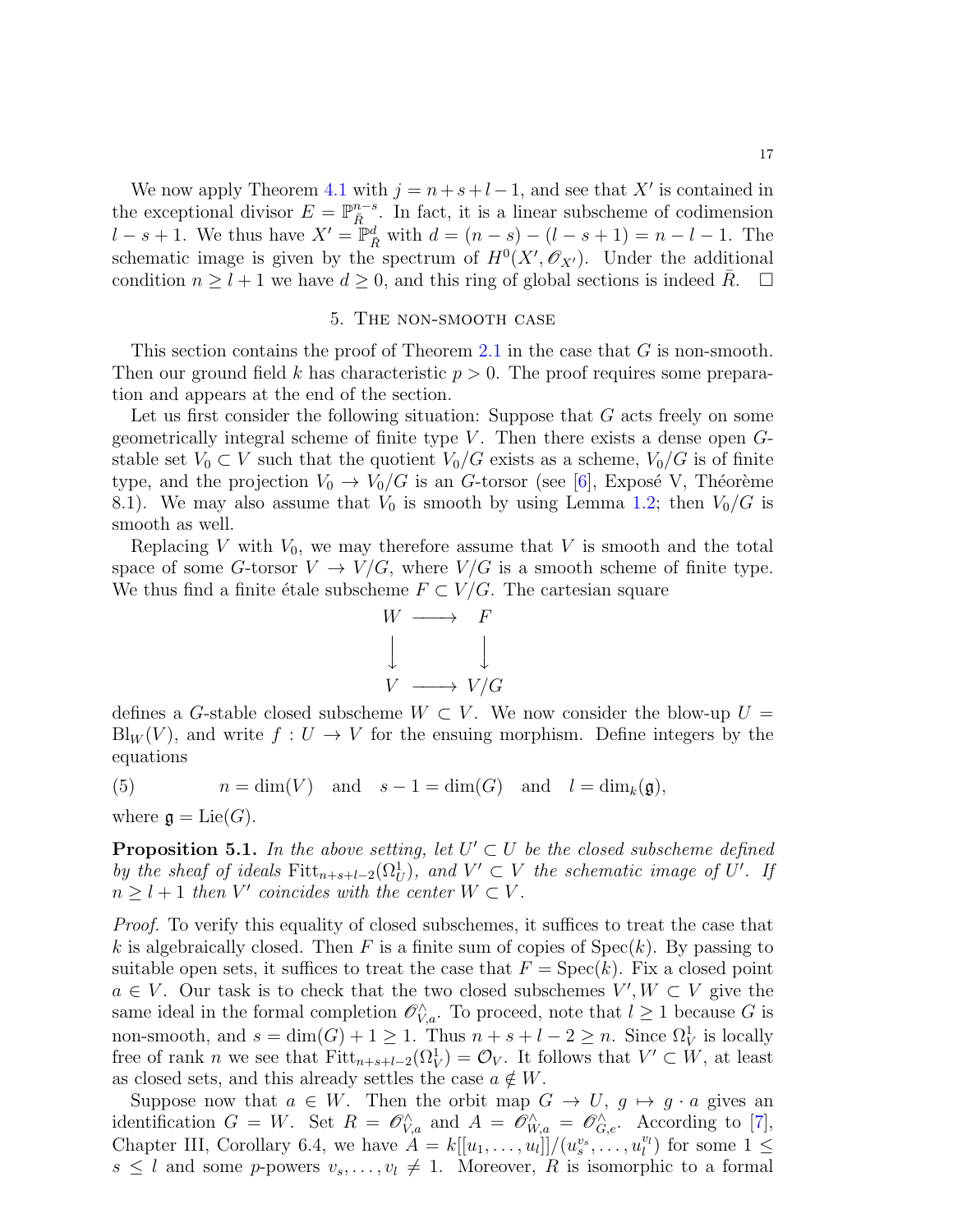power series ring in n indeterminates over the field k. By Lemma [5.2](#page-17-0) below, there is a regular system of parameters  $x_1, \ldots, x_n \in R$  such that the kernel of the surjection  $R \to A$  is generated by  $x_s^{v_s}, \ldots, x_l^{v_l}, x_{l+1}, \ldots, x_n$ . Setting  $v_{l+1} = \ldots = v_n = 1$  we get

$$
\mathscr{O}_{V,a}^{\wedge} = k[[x_1,\ldots,x_n]]
$$
 and  $\mathscr{O}_{W,a}^{\wedge} = k[[x_1,\ldots,x_n]]/(x_s^{v_s},\ldots,x_n^{v_n}).$ 

This is exactly the situation in Corollary [4.2,](#page-15-0) after base change from the polynomial ring  $k[x_1, \ldots, x_n]$  to the formal power series ring. Since the formation of blow-ups and schematic images commute with flat base change, and formation of Fitting ideals commutes with arbitrary base change, the corollary ensures that the center and schematic image coincide in  $Spec(\mathcal{O}_{Va}^{\wedge})$ .  $V_{\nu,a}$ ).

In the preceding proof we have used some facts on formal power series rings: Suppose A is a local noetherian ring of the form  $A = k[[u_1, \ldots, u_l]]/(f_s, \ldots, f_l)$ , where  $u_1, \ldots, u_l$  are indeterminates and  $f_s, \ldots, f_l$  are formal power series that form a regular sequence contained in  $\mathfrak{m}_R^2$ . Then  $\dim(A) = l - (l - s + 1) = s - 1$ , whereas the *embedding dimension* equals  $\text{edim}(A) = \text{dim}_k(\mathfrak{m}_A/\mathfrak{m}_A^2) = l$ . Now let  $\varphi : R \to A$ be any surjection from a formal power series ring R in  $n \geq l$  indeterminates over the field k. Then  $\mathfrak{a} = \text{Ker}(\varphi)$  is generated by a regular sequence contained in  $\mathfrak{m}_R$ , according to [\[17\]](#page-19-21), Proposition 19.3.2. The following observation gives additional information:

<span id="page-17-0"></span>**Lemma 5.2.** In the above situation, there exists a regular system of parameters  $x_1, \ldots, x_n \in R$  such that  $\mathfrak a$  is generated by  $f_i(x_1, \ldots, x_l)$  with  $s \leq i \leq l$ , together with the  $x_j$  with  $l + 1 \leq j \leq n$ .

Proof. Consider the short exact sequence of vector spaces

$$
0 \longrightarrow \mathfrak{a}/(\mathfrak{a} \cap \mathfrak{m}_R^2) \longrightarrow \mathfrak{m}_R/\mathfrak{m}_R^2 \longrightarrow \mathfrak{m}_A/\mathfrak{m}_A^2 \longrightarrow 0.
$$

Write  $\bar{u}_i \in A$  for the classes of the indeterminates  $u_i$ . Choose  $x_1, \ldots, x_l \in \mathfrak{m}_R$ mapping to  $\bar{u}_1, \ldots, \bar{u}_l \in \mathfrak{m}_A$ . The latter form a basis of the cotangent space  $\mathfrak{m}_A/\mathfrak{m}_A^2$ , so the former stay linearly independent in  $\mathfrak{m}_R/\mathfrak{m}_R^2$ . Choose  $x_{l+1}, \ldots, x_n \in R$  that belong to **a** and that yield a basis of  $a/((a \cap m_R^2))$ . Then  $x_1, \ldots, x_n$  form a basis in  $\mathfrak{m}_R/\mathfrak{m}_R^2$ , hence constitute a regular system of parameters in R. Set  $g_i = f_i(x_1, \ldots, x_l)$ for  $s \leq i \leq l$ , and form the ideal  $\mathfrak{b} = (g_s, \ldots, g_l, x_{l+1}, \ldots, x_n)$ . Clearly  $\mathfrak{b} \subset \mathfrak{a}$ , so the surjection  $\varphi : R \to A$  induces a map

$$
k[[x_1,\ldots,x_r]]/(g_s,\ldots,g_l)=R/\mathfrak{b}\longrightarrow A=k[[u_1,\ldots,u_l]]/(f_s,\ldots,f_l)
$$

This sends generators to generators, and relations to relations, whence is bijective. Hence the kernel  $a/b$  vanishes, and thus  $b = a$ .

Proof of Theorem [2.1](#page-6-1) for non-smooth G. According to Proposition [1.7,](#page-5-2) the algebraic group  $G$  embeds into a smooth connected algebraic group  $H$ . By Sec-tion [2,](#page-6-0) there is a projective scheme Y with  $\text{Aut}_Y^0 = H$ , and we may furthermore assume that Y is normal and geometrically integral, and that there is a dense open set  $V \subset Y$  that is H-stable, with free H-action. We may also assume that  $\dim(Y) = \max(2\dim(G), 3)$ . Choose  $W \subset V$  as described before Proposi-tion [5.1,](#page-16-1) write  $Z \subset Y$  for its schematic closure, let  $X = Bl_Z(Y)$  be the blow-up, and  $f: X \to Y$  be the resulting birational morphism. Since Y is normal, the map  $\mathscr{O}_Y \to f_*(\mathscr{O}_X)$  is bijective, according to Zariski's Main Theorem.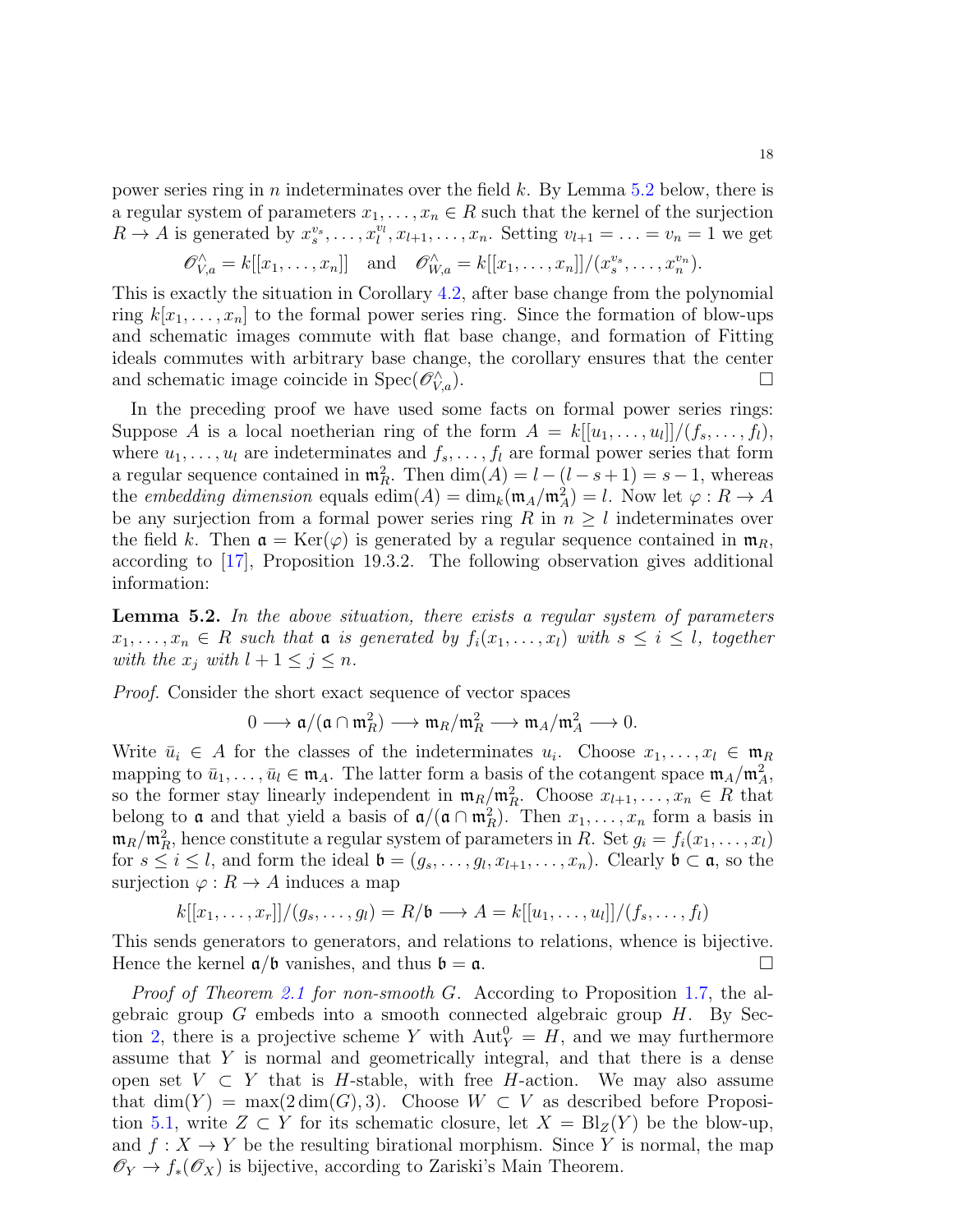By Blanchard's Lemma, there is a unique action of  $\text{Aut}^0_X$  on Y making the morphism  $f: X \to Y$  equivariant. As f is birational, we thus get an inclusion  $\text{Aut}^0_X \subset \text{Aut}^0_Y = H$ . On the other hand, since the G-action on V stabilizes W, the G-action on Y stabilizes the schematic closure  $Z$  (Lemma [1.1\)](#page-3-0). So this action lifts uniquely to an action on  $X$  (see [\[23\]](#page-19-17), Proposition 2.7). This yields an inclusion  $G \subset \text{Aut}_X^0$ , and our task is to show that this is an equality. For this we may assume that  $k$  is algebraically closed.

As in [\(5\)](#page-16-2), we define integers  $n = \dim(X)$  and  $s - 1 = \dim(G)$  and  $l = \dim(\mathfrak{g})$ , where  $\mathfrak{g} = \text{Lie}(G)$ . Consider the open set  $U = f^{-1}(V)$ , and let  $U' \subset U$  be the closed subscheme corresponding to the sheaf of Fitting ideals  $Fitt_{n+s+l-2}(\Omega_U^1)$ . We have  $n = \dim(X) \geq 2 \dim(H) \geq 2l \geq l+1$  by our assumptions. According to Proposition [5.1,](#page-16-1) the schematic image of U' in V coincides with W. Since  $\text{Aut}_X^0$  stabilizes the open set  $U = f^{-1}(V)$ , it must also stabilize U'. In turn, its action on V stabilizes W. Fix a closed point  $a \in W$ , and set  $G' = \text{Aut}_X^0$ . Recall that  $H = \text{Aut}_Y^0$  acts freely on V. So the orbit maps give inclusions of schemes  $G \subset G' = G' \cdot a \subset G \cdot a = G$ , thus  $G = G'$ . . В последните при последните последните последните последните последните последните последните последните по<br>В последните последните последните последните последните последните последните последните последните последнит

**Remark 5.3.** In general, the scheme X constructed in the above proof is nonnormal. Consider indeed the finite group scheme  $G = \alpha_p \times \alpha_{p^2}$ . Then G is a subgroup scheme of the smooth connected algebraic group  $H = \mathbb{G}_a \times \mathbb{G}_a$ . So the above construction yields a G-scheme X which contains a G-stable dense open set, isomorphic to the blow-up of a dense open set of  $H \times H = \mathbb{A}^4$  along the G-orbit of a k-rational point. To show that X is non-normal, it suffices to check that the blow-up of  $\mathbb{A}^4$ along the G-orbit of the origin is non-normal along the exceptional divisor. We then have  $R = k[x_1, x_2, x_3, x_4]$ ,  $\mathfrak{a} = (x_3^p)$  $_{3}^{p}$ ,  $x_{4}^{p^{2}}$  $\binom{p^2}{4}$  and  $S = R[\mathfrak{a}T] = k[x_1, x_2, x_3, x_4, x_3^pT, x_4^{p^2}T].$ Let  $g = x_3^p T$ , then the degree-0 localization  $S_{(g)}$  satisfies

$$
S_{(g)} = k[x_1, x_2, x_3, x_4, x_4^{p^2}/x_3^p].
$$

The normalization of  $S_{(g)}$  in its fraction field contains  $x_4^p$  $\frac{p}{4}/x_3$ , which is not in  $S_{(g)}$ . So  $S_{(g)}$  is indeed non-normal along the exceptional divisor (the zero subscheme of  $x_3$ ).

Still assuming that k has characteristic  $p > 0$ , recall that for any group scheme G and any scheme X the Lie algebras  $\text{Lie}(G)$  and  $H^0(X, \Theta_X) = \text{Der}(\mathcal{O}_X)$  carry as additional structure the so-called p-map  $D \mapsto D^{[p]}$ . For the Lie algebra of global vector fields, this is just the p-fold composition in the algebra  $\text{Diff}(\mathcal{O}_X)$  of k-linear differential operators. This leads to the notion of restricted Lie algebra. By [\[7,](#page-19-13) II.7.4.4.1], the functor  $G \mapsto \text{Lie}(G)$  is an equivalence between the category of algebraic groups annihilated by the relative Frobenius, and the category of finite-dimensional restricted Lie algebras. Such algebraic groups contain but one point. The following immediate consequence of Theorem [2.1](#page-6-1) was actually the starting point of our investigation:

Corollary 5.4. For every finite-dimensional restricted Lie algebra g over our ground field k of characteristic  $p > 0$ , there is a projective, geometrically integral scheme X such that the restricted Lie algebra  $H^0(X, \Theta_X)$  is isomorphic to **g**.

This is quite different from the case of characteristic zero, where the Lie algebras of global vector fields on proper schemes are exactly the finite-dimensional linear Lie algebras (see  $[4, \text{Cor. } 1]$ ).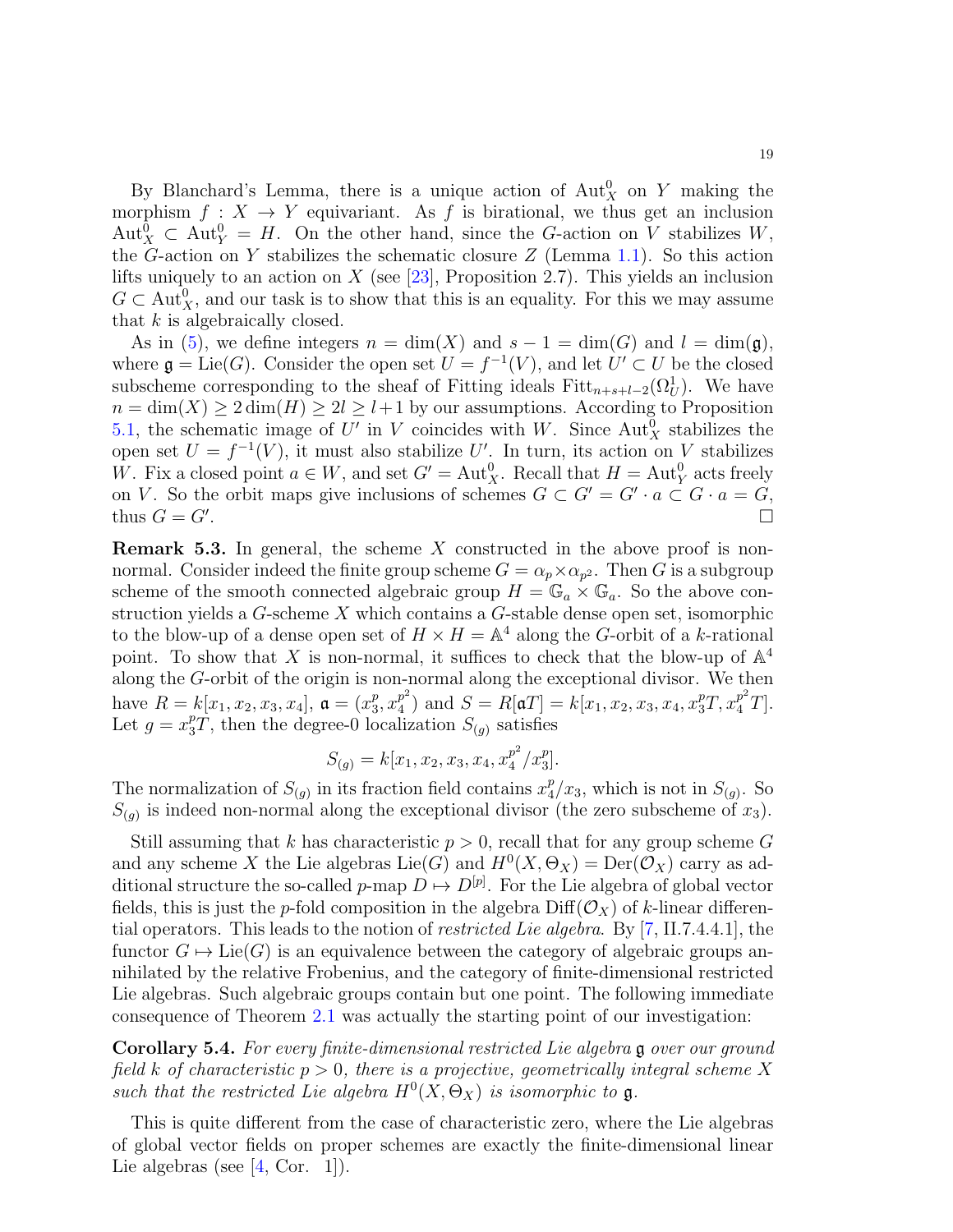# <span id="page-19-0"></span>**REFERENCES**

- <span id="page-19-24"></span>[1] P. Berthelot, A. Grothendieck, L. Illusie (eds): Théorie des intersections et théorème de Riemann-Roch (SGA6). Springer, Berlin, 1971.
- <span id="page-19-9"></span>[2] J. Blanc, M. Brion: Abelian varieties as automorphism groups in arbitrary characteristics. Preprint, arXiv:2102.02459.
- <span id="page-19-15"></span>[3] A. Blanchard: Sur les variétés analytiques complexes. Ann. Sci. Ecole Norm. Sup. 73 (1956), 157–202.
- <span id="page-19-11"></span>[4] M. Brion: On automorphisms and endomorphisms of projective varieties. In: I. Cheltsov, C. Ciliberto, H. Flenner, J. McKernan, Y. Prokhorov, M. Zaidenberg (eds.), Automorphisms in birational and affine geometry, pp. 59–81. Springer, Cham, 2014.
- <span id="page-19-16"></span>[5] M. Brion: Some structure results for algebraic groups. In: M. Can (ed.), Algebraic groups: structure and actions, pp. 53–126, Amer. Math.Soc, Providence, RI, 2017.
- <span id="page-19-12"></span>[6] M. Demazure, A. Grothendieck (eds.): Schémas en groupes I (SGA 3 Tome 1). Springer, Berlin, 1970.
- <span id="page-19-13"></span>[7] M. Demazure, P. Gabriel: Groupes algébriques. Masson, Paris, 1970.
- <span id="page-19-26"></span>[8] D. Eisenbud: Commutative algebra. Springer, New York, 1995.
- <span id="page-19-25"></span>[9] H. Fitting: Die Determinantenideale eines Moduls. Jahresber. Dtsch. Math.-Ver. 46 (1936), 195–228.
- <span id="page-19-10"></span>[10] M. Florence: Realization of Abelian varieties as automorphism groups. Preprint, arXiv: 2102.02581.
- <span id="page-19-4"></span>[11] M. Fried, J. Kollár: Automorphism groups of algebraic number fields. Math. Z. 163 (1978), 121–123.
- <span id="page-19-19"></span>[12] U. Görtz, T. Wedhorn: Algebraic geometry I. Vieweg + Teubner, Wiesbaden, 2010.
- <span id="page-19-7"></span>[13] L. Greenberg: Maximal groups and signatures. In: L. Greenberg (ed.), Discontinuous groups and Riemann surfaces, pp. 207–226. Princeton Univ. Press, Princeton, N.J., 1974.
- <span id="page-19-18"></span>[14] A. Grothendieck, J. Dieudonné: Éléments de géométrie algébrique I: Le langage des schémas. Springer, Berlin, 1970.
- <span id="page-19-28"></span>[15] A. Grothendieck: Eléments de géométrie algébrique II: Étude globale élémentaire de quelques classes de morphismes. Publ. Math., Inst. Hautes Etud. Sci. 8 (1961). ´
- <span id="page-19-20"></span>[16] A. Grothendieck: Éléments de géométrie algébrique IV: Étude locale des schémas et des morphismes de schémas, Troisième partie. Publ. Math. Inst. Hautes Étud. Sci. 28 (1966).
- <span id="page-19-21"></span>[17] A. Grothendieck: Éléments de géométrie algébrique IV: Étude locale des schémas et des morphismes de schémas, Quatrième partie. Publ. Math. Inst. Hautes Étud. Sci. 32 (1967).
- <span id="page-19-23"></span>[18] S. Herpel: On the smoothness of centralizers in reductive groups. Trans. Am. Math. Soc. 365 (2013), 3753–3774.
- <span id="page-19-1"></span>[19] D. Hilbert: Über die Irreducibilität ganzer rationaler Functionen mit ganzzahligen Coefficienten. J. Reine Angew. Math. 110 (1892), 104–129.
- <span id="page-19-3"></span>[20] G. Malle, B. Matzat: Inverse Galois theory. Springer, Berlin, 1999.
- <span id="page-19-8"></span>[21] D. Lombardo, A. Maffei: Abelian varieties as automorphism groups of smooth projective varieties. Int. Math. Res. Not. IMRN 2020, no. 7, 1942–1956.
- <span id="page-19-6"></span>[22] D. Madden, R. Valentini: The group of automorphisms of algebraic function fields. J. Reine Angew. Math. 343 (1983), 162–168.
- <span id="page-19-17"></span>[23] G. Martin: Infinitesimal automorphisms of algebraic varieties and vector fields on elliptic surfaces. Preprint, arXiv: 2004.07227, to appear at Algebra & Number Theory.
- <span id="page-19-14"></span>[24] H. Matsumura, F. Oort: Representability of group functors, and automorphisms of algebraic schemes. Invent. Math. 4 (1967–68), 1–25.
- <span id="page-19-27"></span>[25] A. Micali: Sur les alg`ebres universelles. Ann. Inst. Fourier (Grenoble) 14 (1964), 33–87.
- <span id="page-19-22"></span>[26] J. Milne: Algebraic groups. The theory of group schemes of finite type over a field. Cambridge University Press, Cambridge, 2017.
- <span id="page-19-2"></span>[27] J. Neukirch, A. Schmidt, K. Wingberg: Cohomology of number fields. Springer, Berlin, 2008.
- <span id="page-19-5"></span>[28] F. Pop: Embedding problems over large fields. Ann. of Math. 144 (1996), 1–34.